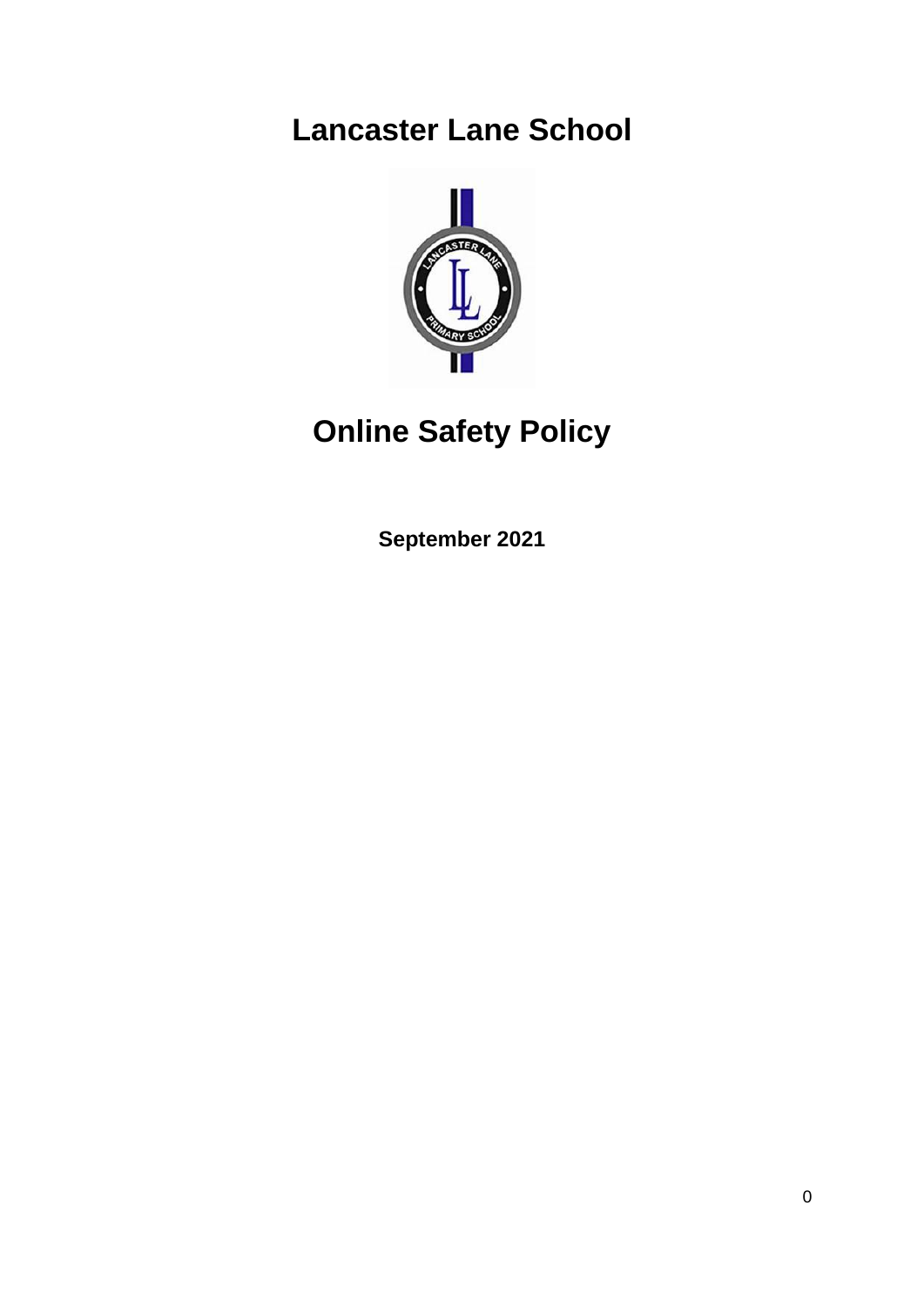#### **School Mission Statement**

Everyone in our school is valued for their uniqueness and is nurtured within a caring community to become a happy and successful individual.

### **Statement of intent**

Lancaster Lane School understands that using online services is an important aspect of raising educational standards, promoting pupil achievement, and enhancing teaching and learning. The use of online services is embedded throughout the school; therefore, there are a number of controls in place to ensure the safety of pupils and staff.

The breadth of issues classified within online safety is considerable, but they can be categorised into four areas of risk:

- **Content**: Being exposed to illegal, inappropriate or harmful material, e.g. pornography, fake news, self-harm and suicide, and discriminatory or extremist views.
- **Contact**: Being subjected to harmful online interaction with other users, e.g. peer pressure, commercial advertising, and adults posing as children or young adults with the intention to groom or exploit children.
- **Conduct**: Personal online behaviour that increases the likelihood of, or causes, harm, e.g. sending and receiving explicit messages, and cyberbullying.
- **Commerce**: Risks such as online gambling, inappropriate advertising, phishing and/or financial scams.

The measures implemented to protect pupils and staff revolve around these areas of risk. Our school has created this policy with the aim of ensuring appropriate and safe use of the internet and other digital technology devices by all pupils and staff.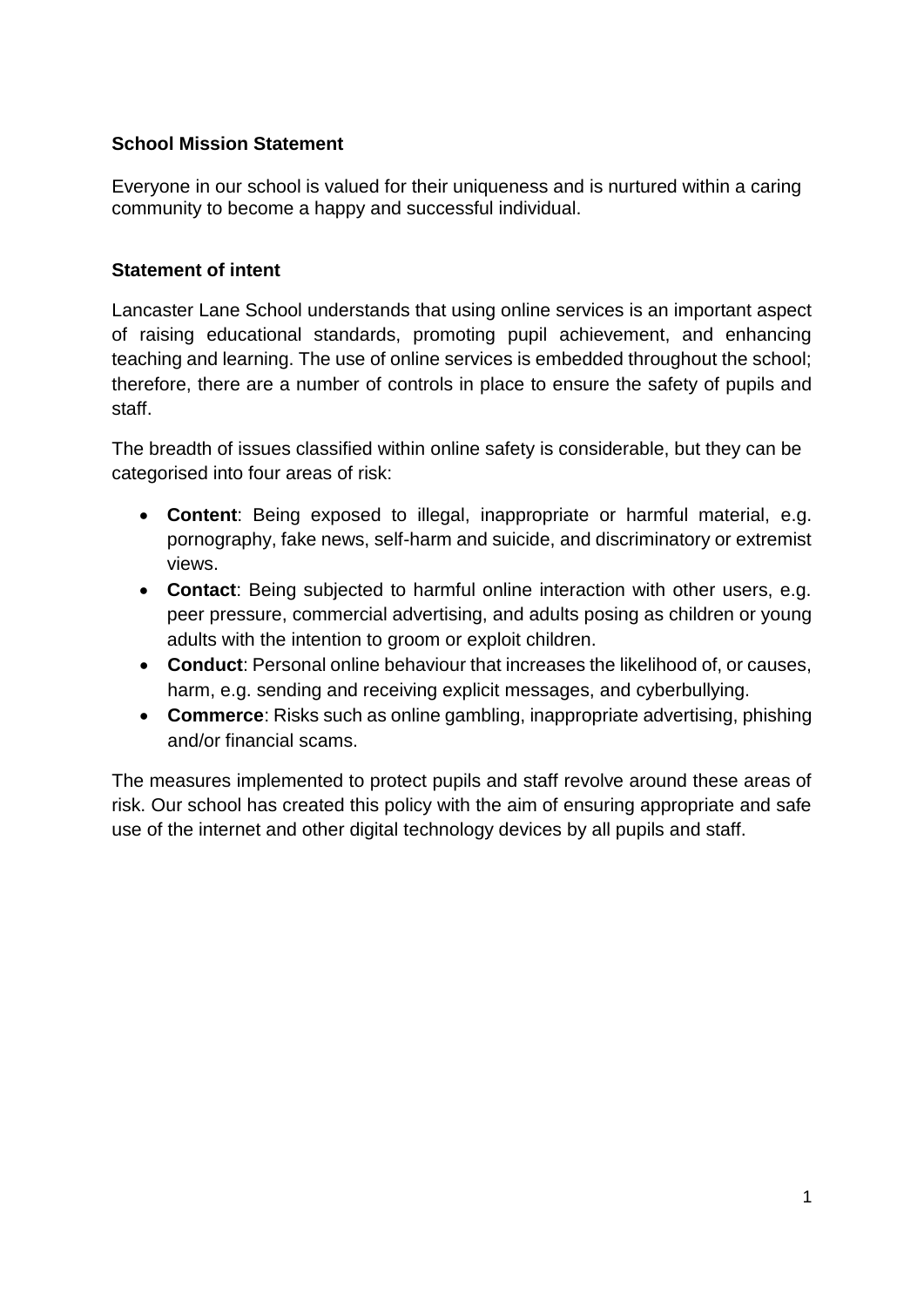# **1. Legal framework**

This policy has due regard to all relevant legislation and guidance including, but not limited to, the following:

- Voyeurism (Offences) Act 2019
- The UK General Data Protection Regulation (UK GDPR)
- Data Protection Act 2018
- DfE (2021) 'Harmful online challenges and online hoaxes'
- DfE (2021) 'Keeping children safe in education 2021'
- Department for Digital, Culture, Media and Sport and UK Council for Internet Safety (2020) 'Sharing nudes and semi-nudes: advice for education settings working with children and young people'
- DfE (2019) 'Teaching online safety in school'
- DfE (2018) 'Searching, screening and confiscation'
- National Cyber Security Centre (2018) 'Small Business Guide: Cyber Security'
- UK Council for Child Internet Safety (2020) 'Education for a Connected World – 2020 edition'

This policy operates in conjunction with the following school policies:

- Social Media Policy
- Allegations of Abuse Against Staff Policy
- Acceptable Use Agreement
- Data and Cyber-security Breach Prevention and Management Plan
- Child Protection and Safeguarding Policy
- Anti-Bullying Policy
- PSHE Policy
- RSE and Health Education Policy
- Searching, Screening and Confiscation Policy
- Pupils' Personal Electronic Devices Policy
- Staff Code of Conduct
- Behavioural Policy
- Disciplinary Policy and Procedures
- Data Protection Policy
- Confidentiality Policy
- Photography Policy
- Device User Agreement
- Staff ICT and Electronic Devices Policy
- Prevent Duty Policy
- Pupil Remote Learning Policy
- Technology Acceptable Use Agreement for Pupils
- Technology Acceptable Use Agreement Staff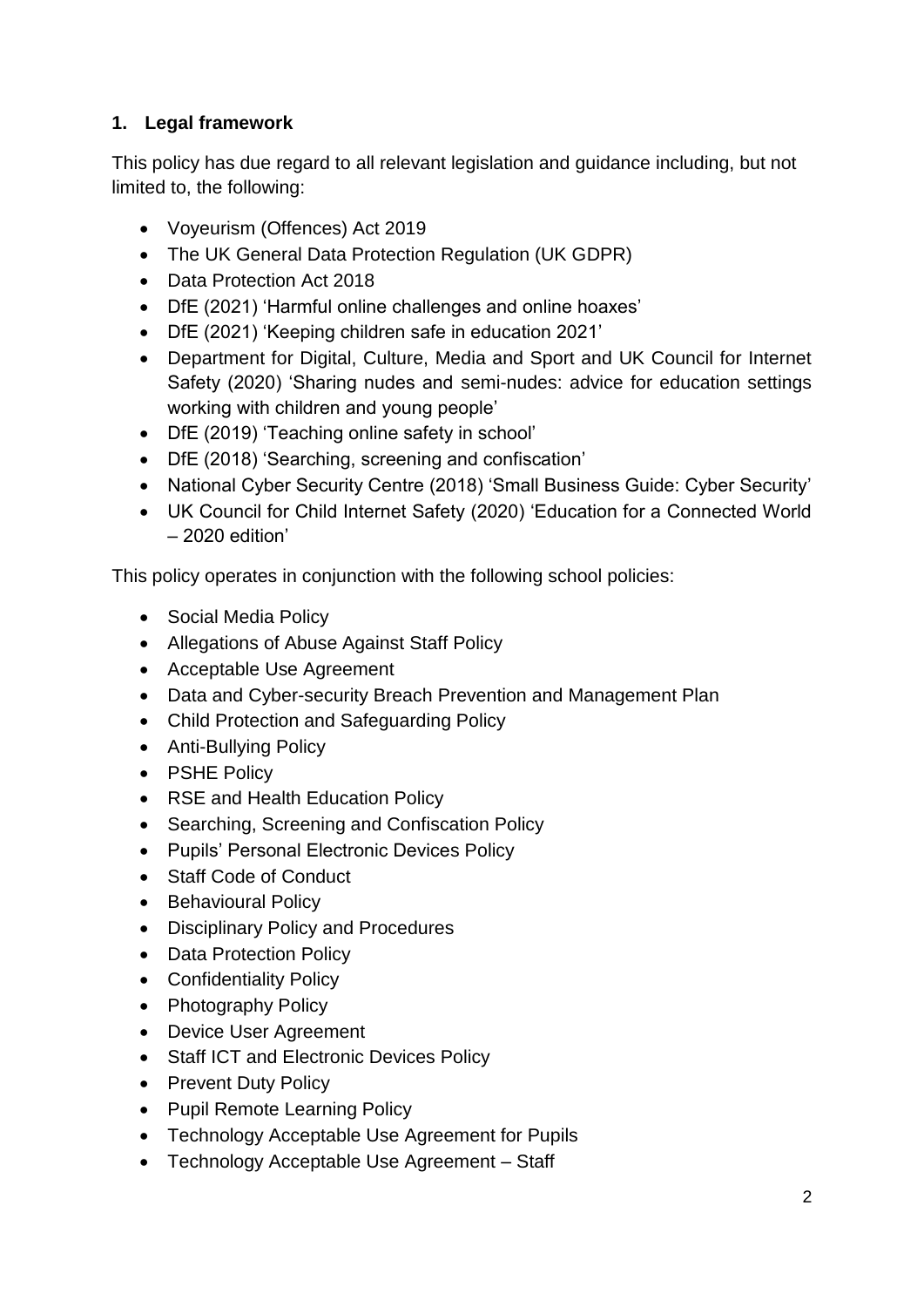# **2. Roles and responsibilities**

The governing board is responsible for:

- Ensuring that this policy is effective and complies with relevant laws and statutory guidance.
- Ensuring the DSL's remit covers online safety.
- Reviewing this policy on an annual basis.
- Ensuring their own knowledge of online safety issues is up-to-date.
- Ensuring all staff undergo safeguarding and child protection training, including online safety, at induction.
- Ensuring that there are appropriate filtering and monitoring systems in place.
- Ensuring that all relevant school policies have an effective approach to planning for, and responding to, online challenges and hoaxes embedded within them.

The Head Teacher is responsible for:

- Ensuring that online safety is a running and interrelated theme throughout the school's policies and procedures, including in those related to the curriculum, teacher training and safeguarding.
- As DSL she will support the back-up DSLs by ensuring they have enough time and resources to carry out their responsibilities in relation to online safety.
- Ensuring staff receive regular, up-to-date and appropriate online safety training and information as part of their induction and safeguarding training.
- Ensuring online safety practices are audited and evaluated.
- Supporting staff to ensure that online safety is embedded throughout the curriculum so that all pupils can develop an appropriate understanding of online safety.
- Organising engagement with parents to keep them up-to-date with current online safety issues and how the school is keeping pupils safe.
- Working with the back-up DSL and ICT technicians to conduct half-termly lighttouch reviews of this policy.
- Working with the back-up DSLs and governing board to update this policy on an annual basis.

The DSL is responsible for:

- Taking the lead responsibility for online safety in the school.
- Acting as the named point of contact within the school on all online safeguarding issues.
- Undertaking training so they understand the risks associated with online safety and can recognise additional risks that pupils with SEND face online.
- Liaising with relevant members of staff on online safety matters, e.g. the SENCO and ICT technicians.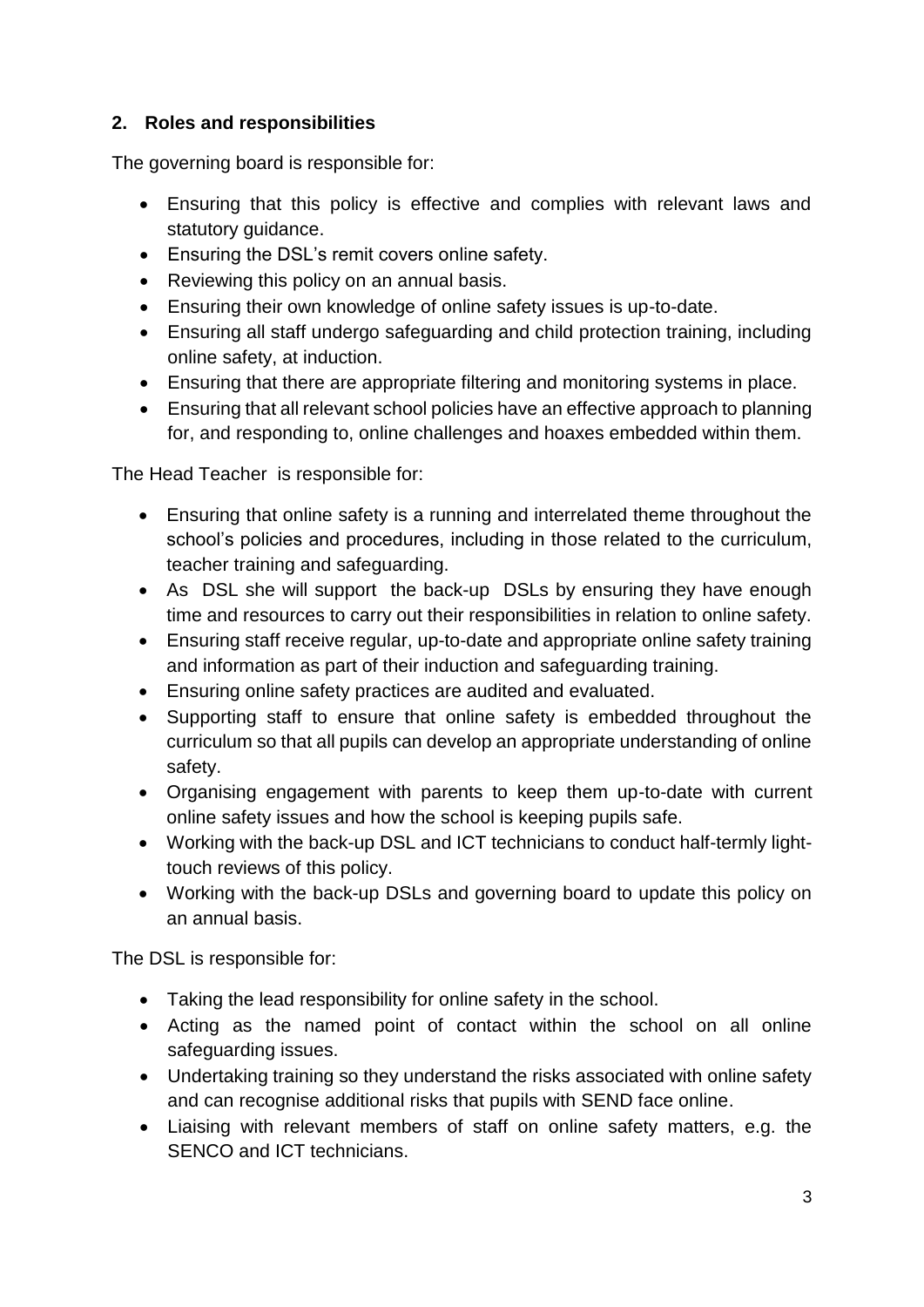- Ensuring online safety is recognised as part of the school's safeguarding responsibilities and that a coordinated approach is implemented.
- Ensuring safeguarding is considered in the school's approach to remote learning.
- Ensuring appropriate referrals are made to external agencies, as required.
- Keeping up-to-date with current research, legislation and online trends.
- Coordinating the school's participation in local and national online safety events, e.g. Safer Internet Day.
- Establishing a procedure for reporting online safety incidents and inappropriate internet use, both by pupils and staff.
- Ensuring all members of the school community understand the reporting procedure.
- Maintaining records of reported online safety concerns as well as the actions taken in response to concerns.
- Monitoring online safety incidents to identify trends and any gaps in the school's provision, and using this data to update the school's procedures.
- Reporting to the governing board about online safety on a termly basis.
- Working with the back-up DSLs and ICT technicians to conduct half-termly light-touch reviews of this policy.
- Working with the Head Teacher and governing board to update this policy on an annual basis.

ICT technicians are responsible for:

- Providing technical support in the development and implementation of the school's online safety policies and procedures.
- Implementing appropriate security measures as directed by the headteacher.
- Ensuring that the school's filtering and monitoring systems are updated as appropriate.
- Working with the DSL / headteacher to conduct half-termly light-touch reviews of this policy.

All staff members are responsible for:

- Taking responsibility for the security of ICT systems and electronic data they use or have access to.
- Modelling good online behaviours.
- Maintaining a professional level of conduct in their personal use of technology.
- Having an awareness of online safety issues.
- Ensuring they are familiar with, and understand, the indicators that pupils may be unsafe online.
- Reporting concerns in line with the school's reporting procedure.
- Where relevant to their role, ensuring online safety is embedded in their teaching of the curriculum.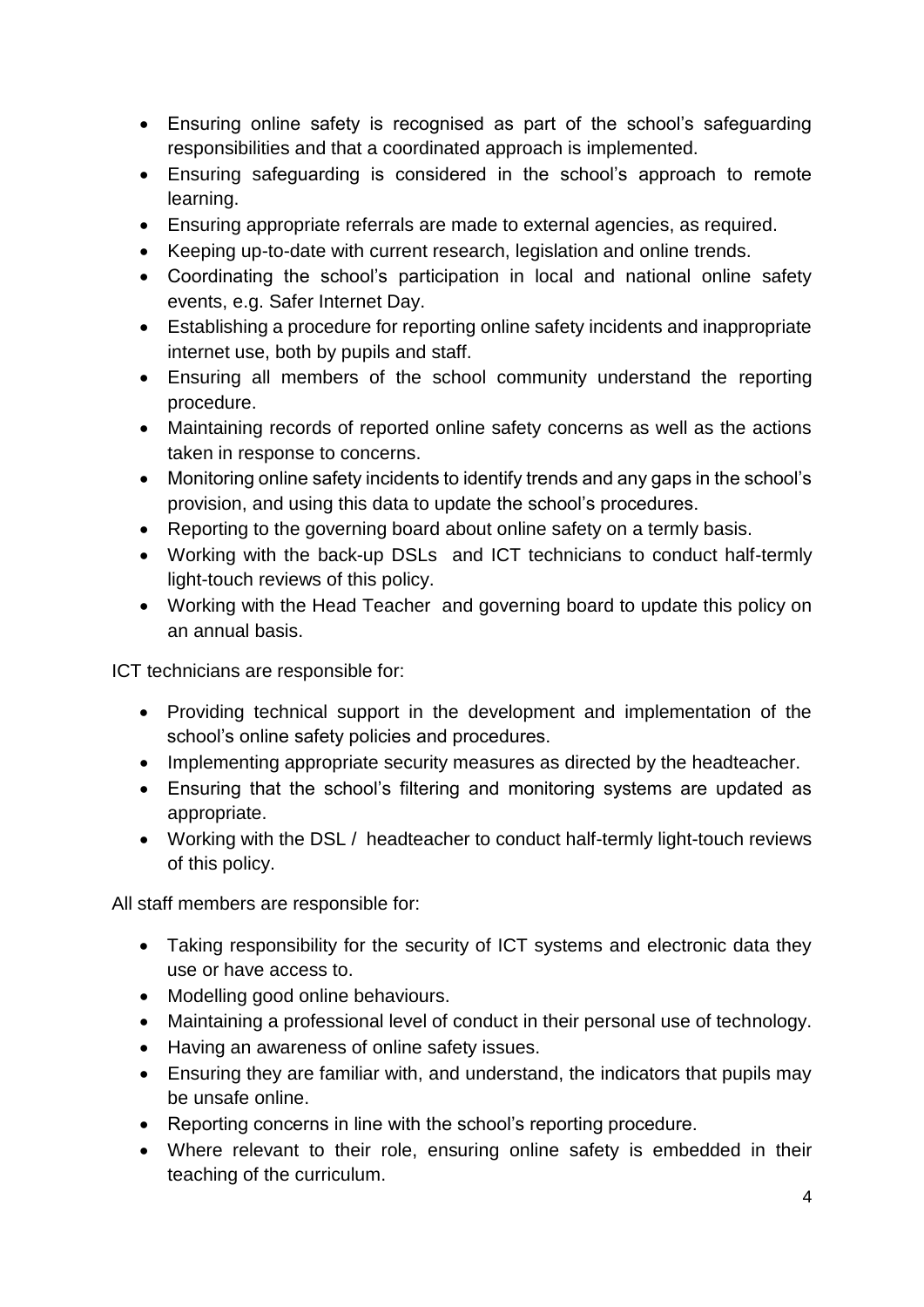Pupils are responsible for:

- Adhering to the Acceptable Use Agreement and other relevant policies.
- Seeking help from school staff if they are concerned about something they or a peer have experienced online.
- Reporting online safety incidents and concerns in line with the procedures within this policy.

# **3. Managing online safety**

All staff will be aware that technology is a significant component in many safeguarding and wellbeing issues affecting young people, particularly owing to the rise of social media and the increased prevalence of children using the internet.

The DSL has overall responsibility for the school's approach to online safety, with support from deputies and the headteacher where appropriate, and will ensure that there are strong processes in place to handle any concerns about pupils' safety online.

The importance of online safety is integrated across all school operations in the following ways:

- Staff receive regular training
- Staff receive regular email updates regarding online safety information and any changes to online safety guidance or legislation
- Online safety is integrated into learning throughout the curriculum
- Assemblies are conducted termly on the topic of remaining safe online
- Newsletters include regular online safety tips

# **Handling online safety concerns**

Any disclosures made by pupils to staff members about online abuse, harassment or exploitation, whether they are the victim or disclosing on behalf of another child, will be handled in line with the Child Protection and Safeguarding Policy.

Concerns regarding a staff member's online behaviour are reported to the Head Teacher, who decides on the best course of action in line with the relevant policies, e.g. the Staff Code of Conduct, Allegations of Abuse Against Staff Policy, and Disciplinary Policy and Procedures. If the concern is about the Head Teacher , it is reported to the chair of governors.

Concerns regarding a pupil's online behaviour are reported to the DSL, who investigates concerns with relevant staff members, e.g. the Head Teacher and ICT technicians, and manages concerns in accordance with relevant policies depending on their nature, e.g. the Behavioural Policy and Child Protection and Safeguarding Policy.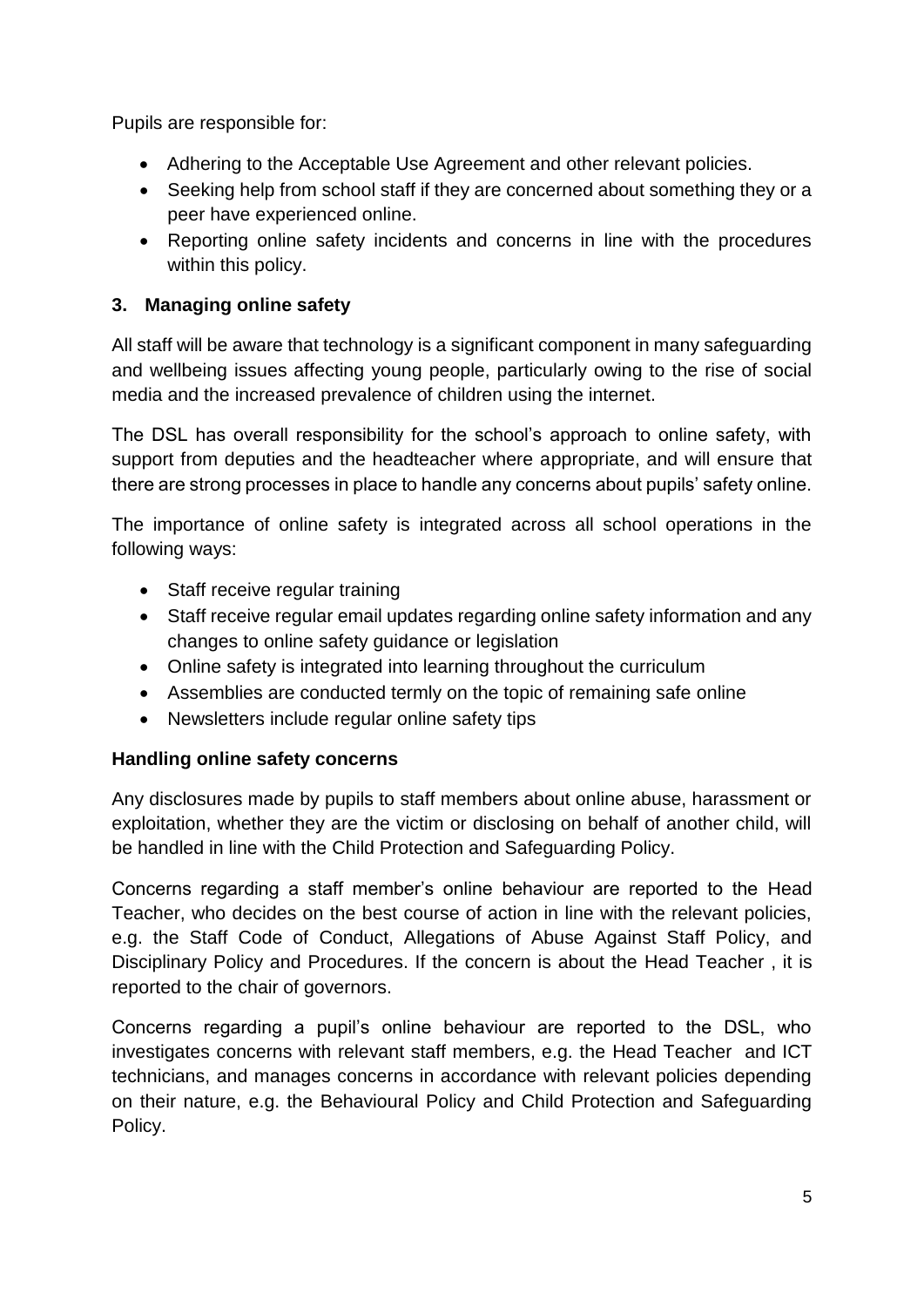Where there is a concern that illegal activity has taken place, the headteacher contacts the police.

The school avoids unnecessarily criminalising pupils, e.g. calling the police, where criminal behaviour is thought to be inadvertent and as a result of ignorance or normal developmental curiosity, e.g. a pupil has taken and distributed indecent imagery of themselves. The DSL will decide in which cases this response is appropriate and will manage such cases in line with the Child Protection and Safeguarding Policy.

All online safety incidents and the school's response are recorded by the DSL.

# **4. Cyberbullying**

Cyberbullying can include the following:

- Threatening, intimidating or upsetting text messages
- Threatening or embarrassing pictures and video clips sent via mobile phone cameras
- Silent or abusive phone calls or using the victim's phone to harass others, to make them think the victim is responsible
- Threatening or bullying emails, possibly sent using a pseudonym or someone else's name
- Menacing or upsetting responses to someone in a chatroom
- Unpleasant messages sent via instant messaging
- Unpleasant or defamatory information posted to blogs, personal websites and social networking sites, e.g. Facebook

Cyberbullying against pupils or staff is not tolerated under any circumstances. Incidents of cyberbullying are dealt with quickly and effectively wherever they occur in line with the Anti-bullying Policy.

#### **5. Peer-on-peer sexual abuse and harassment**

Pupils may also use the internet and technology as a vehicle for sexual abuse and harassment. Staff will understand that this abuse can occur both in and outside of school and off and online, and will remain aware that pupils are less likely to report concerning online sexual behaviours, particularly if they are using websites that they know adults will consider to be inappropriate for their age.

The following are examples of online harmful sexual behaviour of which staff will be expected to be aware:

- Threatening, facilitating or encouraging sexual violence
- Upskirting, i.e. taking a picture underneath a person's clothing without consent and with the intention of viewing their genitals, breasts or buttocks
- Sexualised online bullying, e.g. sexual jokes or taunts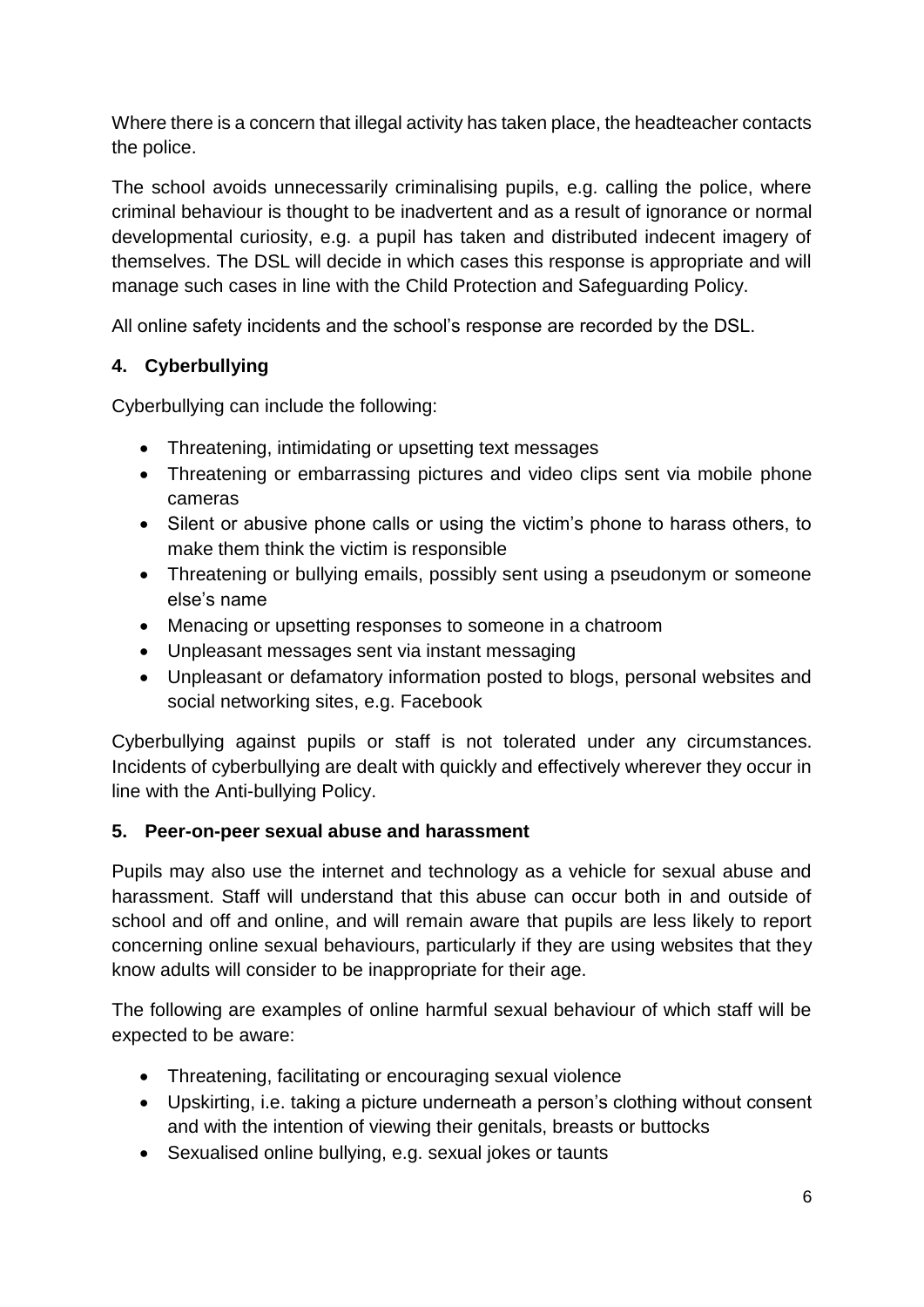- Unwanted and unsolicited sexual comments and messages
- Consensual or non-consensual sharing of sexualised imagery

Staff will be aware that creating, possessing, and distributing indecent imagery of other children, i.e. individuals under the age of 18, is a criminal offence, even where the imagery is created, possessed, and distributed with the permission of the child depicted, or by the child themselves.

The school responds to all concerns regarding online peer-on-peer sexual abuse and harassment, regardless of whether the incident took place on the school premises or using school-owned equipment. Concerns regarding online peer-on-peer abuse are reported to the DSL, who will investigate the matter in line with the Peer-on-peer Abuse Policy and the Child Protection and Safeguarding Policy.

### **6. Grooming and exploitation**

Grooming is defined as the situation whereby an adult builds a relationship, trust and emotional connection with a child with the intention of manipulating, exploiting and/or abusing them.

Staff will be aware that grooming often takes place online and that pupils who are being groomed are commonly unlikely to report this behaviour for many reasons, including the following:

- The pupil believes they are talking to another child, when they are actually talking to an adult masquerading as someone younger with the intention of gaining their trust to abuse them.
- The pupil does not want to admit to talking to someone they met on the internet for fear of judgement, feeling embarrassed, or a lack of understanding from their peers or adults in their life.
- The pupil may have been manipulated into feeling a sense of dependency on their groomer due to the groomer's attempts to isolate them from friends and family.
- Talking to someone secretly over the internet may make the pupil feel 'special', particularly if the person they are talking to is older.
- The pupil may have been manipulated into feeling a strong bond with their groomer and may have feelings of loyalty, admiration, or love, as well as fear, distress and confusion.

Due to the fact pupils are less likely to report grooming than other online offences, it is particularly important that staff understand the indicators of this type of abuse. The DSL will ensure that online safety training covers online abuse, the importance of looking for signs of grooming, and what the signs of online grooming are, including:

• Being secretive about how they are spending their time.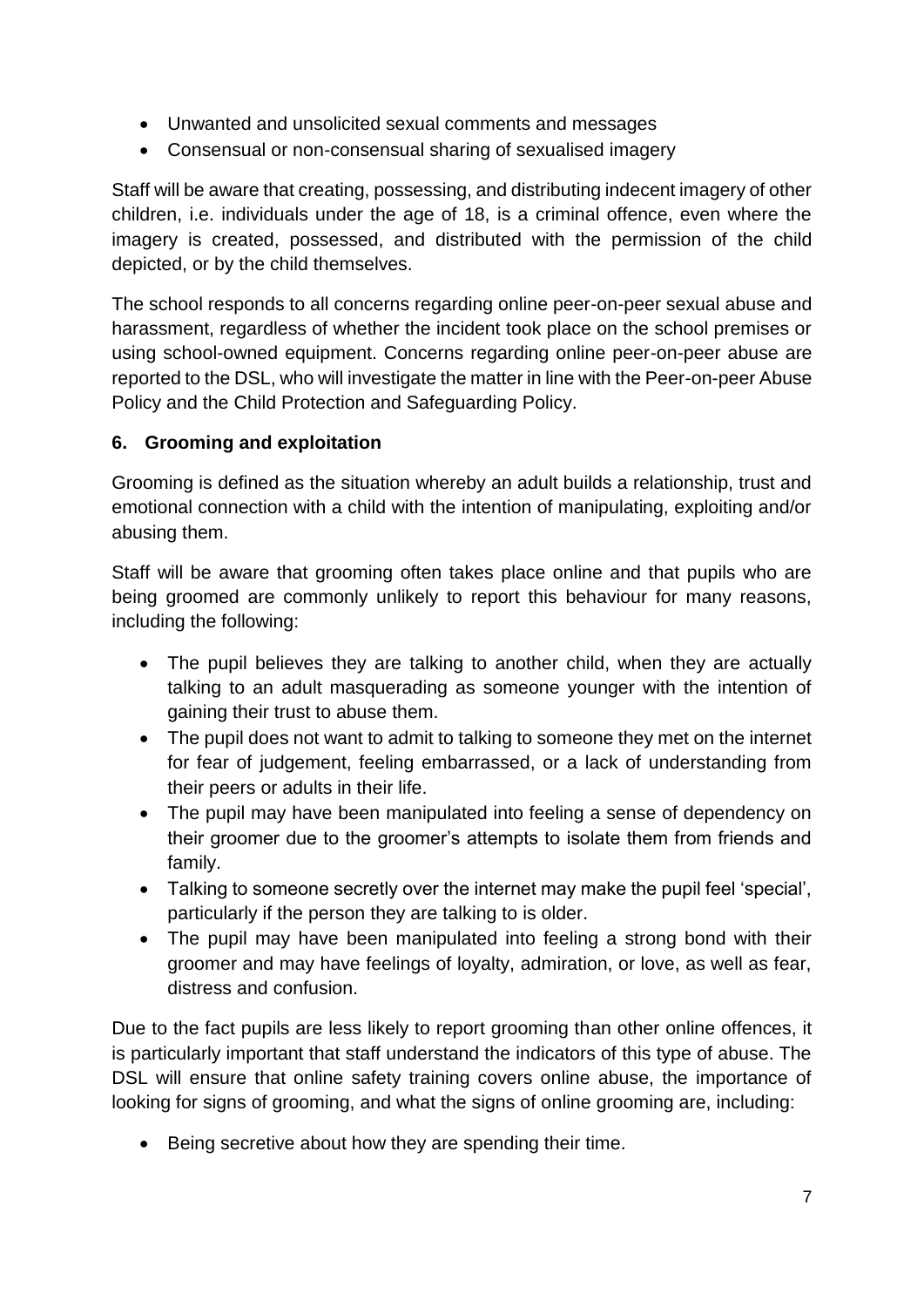- Having an older boyfriend or girlfriend, usually one that does not attend the school and whom their close friends have not met.
- Having money or new possessions, e.g. clothes and technological devices, that they cannot or will not explain.

# **Child sexual exploitation (CSE) and child criminal exploitation (CCE)**

Although CSE often involves physical sexual abuse or violence, online elements may be prevalent, e.g. sexual coercion and encouraging children to behave in sexually inappropriate ways through the internet. In some cases, a pupil may be groomed online to become involved in a wider network of exploitation, e.g. the production of child pornography or forced child prostitution and sexual trafficking.

CCE is a form of exploitation in which children are forced or manipulated into committing crimes for the benefit of their abuser, e.g. drug transporting, shoplifting and serious violence. While these crimes often take place in person, it is increasingly common for children to be groomed and manipulated into participating through the internet.

Where staff have any concerns about pupils with relation to CSE or CCE, they will bring these concerns to the DSL without delay, who will manage the situation in line with the Child Protection and Safeguarding Policy.

#### **Radicalisation**

Radicalisation is the process by which a person comes to support terrorism and extremist ideologies associated with terrorist groups. This process can occur through direct recruitment, e.g. individuals in extremist groups identifying, targeting and contacting young people with the intention of involving them in terrorist activity, or by exposure to violent ideological propaganda. Children who are targets for radicalisation are likely to be groomed by extremists online to the extent that they believe the extremist has their best interests at heart, making them more likely to adopt the same radical ideology.

Staff members will be aware of the factors which can place certain pupils at increased vulnerability to radicalisation, as outlined in the Prevent Duty Policy. Staff will be expected to exercise vigilance towards any pupils displaying indicators that they have been, or are being, radicalised.

Where staff have a concern about a pupil relating to radicalisation, they will report this to the DSL without delay, who will handle the situation in line with the Prevent Duty Policy.

#### **7. Mental health**

The internet, particularly social media, can be the root cause of a number of mental health issues in pupils, e.g. low self-esteem and suicidal ideation.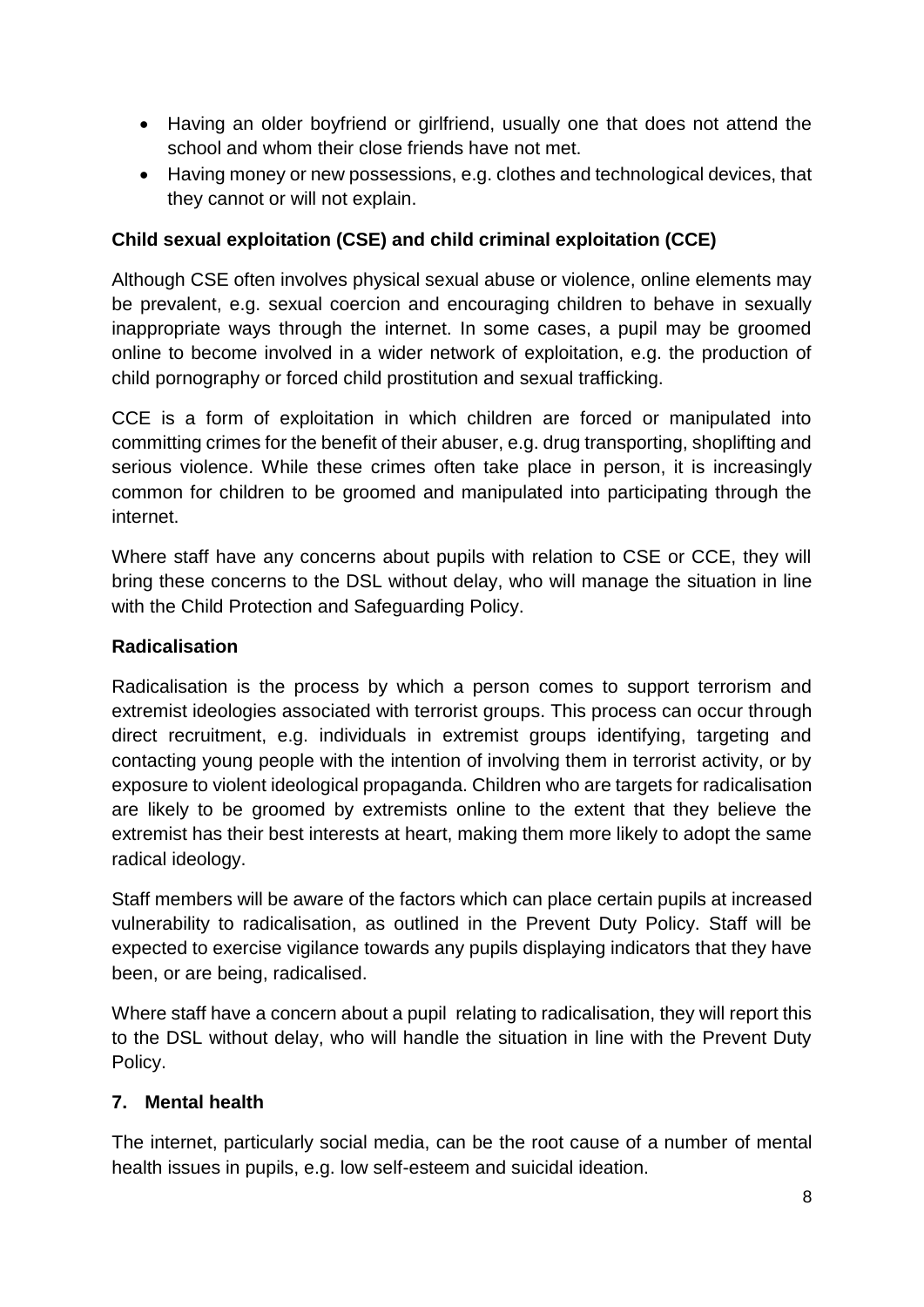Staff will be aware that online activity both in and outside of school can have a substantial impact on a pupil's mental state, both positively and negatively. The DSL will ensure that training is available to help ensure that staff members understand popular social media sites and terminology, the ways in which social media and the internet in general can impact mental health, and the indicators that a pupil is suffering from challenges in their mental health. Concerns about the mental health of a pupil will be dealt with in line with the Social, Emotional and Mental Health (SEMH) Policy.

# **8. Online hoaxes and harmful online challenges**

For the purposes of this policy, an **"online hoax"** is defined as a deliberate lie designed to seem truthful, normally one that is intended to scaremonger or to distress individuals who come across it, spread on online social media platforms.

For the purposes of this policy, **"harmful online challenges"** refers to challenges that are targeted at young people and generally involve users recording themselves participating in an online challenge, distributing the video through social media channels and daring others to do the same. Although many online challenges are harmless, an online challenge becomes harmful when it could potentially put the participant at risk of harm, either directly as a result of partaking in the challenge itself or indirectly as a result of the distribution of the video online – the latter will usually depend on the age of the pupil and the way in which they are depicted in the video.

Where staff suspect there may be a harmful online challenge or online hoax circulating amongst pupils in the school, they will report this to the DSL immediately.

The DSL will conduct a case-by-case assessment for any harmful online content brought to their attention, establishing the scale and nature of the possible risk to pupils, and whether the risk is one that is localised to the school or the local area, or whether it extends more widely across the country. Where the harmful content is prevalent mainly in the local area, the DSL will consult with the LA about whether quick local action can prevent the hoax or challenge from spreading more widely.

Prior to deciding how to respond to a harmful online challenge or hoax, the DSL and the Head Teacher will decide whether each proposed response is:

- In line with any advice received from a known, reliable source, e.g. the UK Safer Internet Centre, when fact-checking the risk of online challenges or hoaxes.
- Careful to avoid needlessly scaring or distressing pupils.
- Not inadvertently encouraging pupils to view the hoax or challenge where they would not have otherwise come across it, e.g. where content is explained to younger pupils but is almost exclusively being shared amongst older pupils.
- Proportional to the actual or perceived risk.
- Helpful to the pupils who are, or are perceived to be, at risk.
- Appropriate for the relevant pupils' age and developmental stage.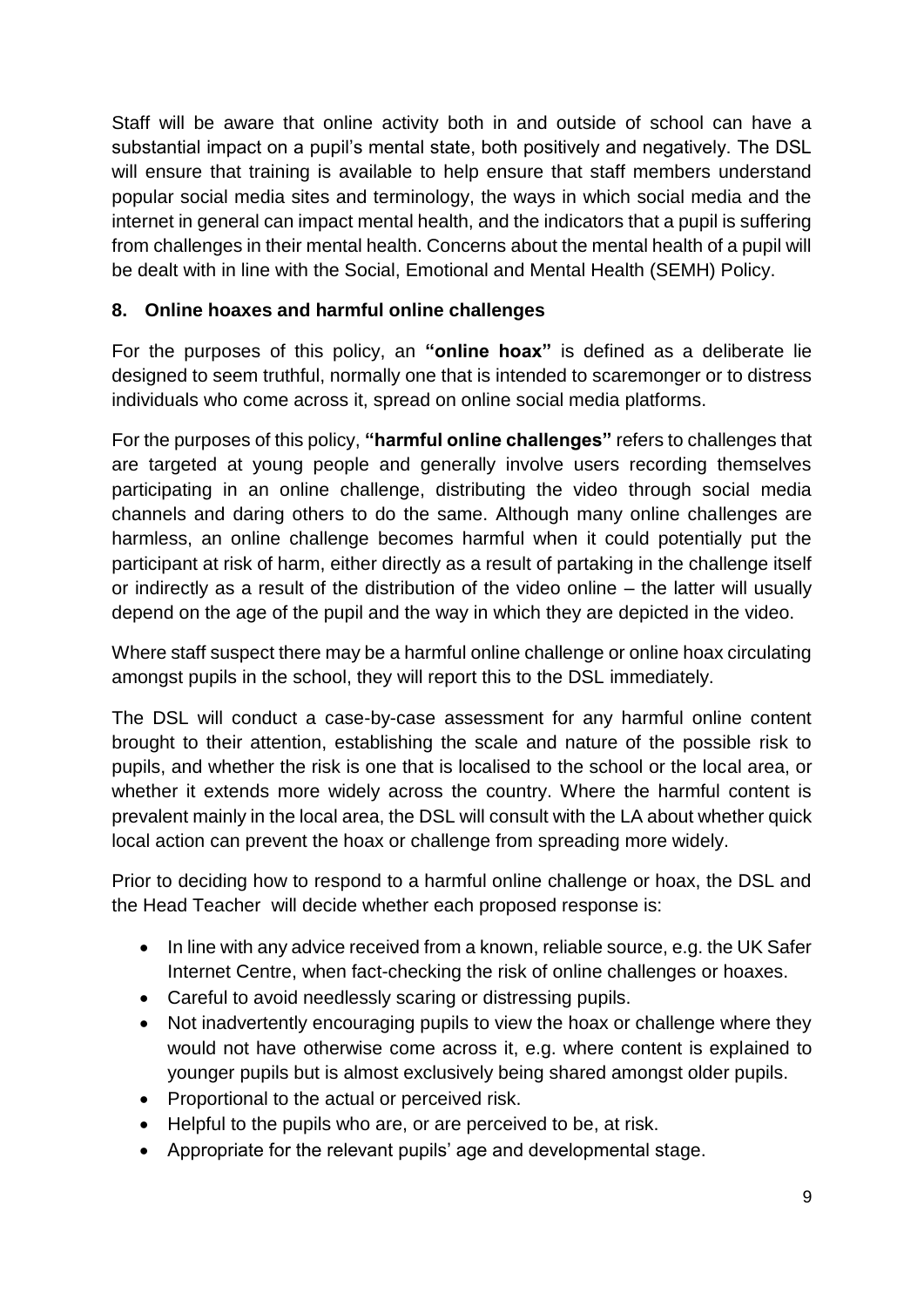- Supportive.
- In line with the Child Protection and Safeguarding Policy.

Where the DSL's assessment finds an online challenge to be putting pupils at risk of harm, e.g. it encourages children to participate in age-inappropriate activities that could increase safeguarding risks or become a child protection concern, they will ensure that the challenge is directly addressed to the relevant pupils, e.g. those within a particular age range that is directly affected or even to individual children at risk where appropriate.

The DSL and Head Teacher will only implement a school-wide approach to highlighting potential harms of a hoax or challenge when the risk of needlessly increasing pupils' exposure to the risk is considered and mitigated as far as possible.

# **9. Cyber-crime**

Cyber-crime is criminal activity committed using computers and/or the internet. There are two key categories of cyber-crime:

- **Cyber-enabled** these crimes can be carried out offline; however, are made easier and can be conducted at higher scales and speeds online, e.g. fraud, purchasing and selling of illegal drugs, and sexual abuse and exploitation.
- **Cyber-dependent**  these crimes can only be carried out online or by using a computer, e.g. making, supplying or obtaining malware, illegal hacking, and 'booting', which means overwhelming a network, computer or website with internet traffic to render it unavailable.

The school will factor into its approach to online safety the risk that pupils with a particular affinity or skill in technology may become involved, whether deliberately or inadvertently, in cyber-crime. Where there are any concerns about a pupil's use of technology and their intentions with regard to using their skill and affinity towards it, the DSL will consider a referral to the Cyber Choices programme, which aims to intervene where children are at risk of committing cyber-crime and divert them to a more positive use of their skills and interests.

The DSL and Head Teacher will ensure that pupils are taught, throughout the curriculum, how to use technology safely, responsibly and lawfully, and will ensure that pupils cannot access sites or areas of the internet that may encourage them to stray from lawful use of technology, e.g. the 'dark web', on school-owned devices or on school networks through the use of appropriate firewalls.

# **10. Online safety training for staff**

The DSL ensures that all safeguarding training given to staff includes elements of online safety, including how the internet can facilitate abuse and exploitation. All staff will be made aware that pupils are at risk of abuse, by their peers and by adults, online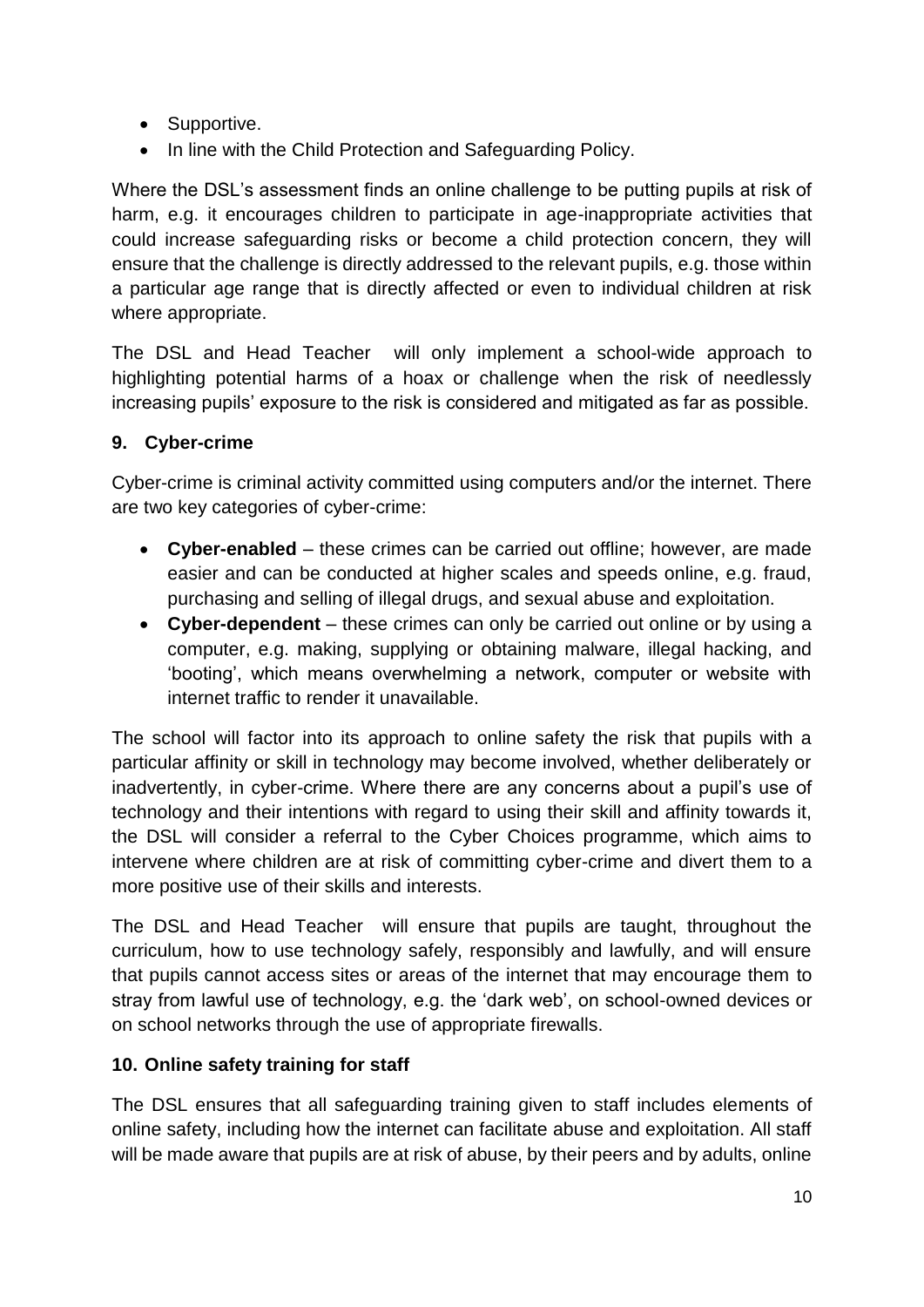as well as in person, and that, often, abuse will take place concurrently via online channels and in daily life.

Information about the school's full responses to online safeguarding incidents can be found in the Anti-bullying Policy, the Peer-on-peer Abuse Policy and the Child Protection and Safeguarding Policy.

# **11. Online safety and the curriculum**

Online safety is embedded throughout the curriculum; however, it is particularly addressed in the following subjects:

- $\bullet$  RSE
- Health education
- PSHE
- $\bullet$  ICT

Online safety teaching is always appropriate to pupils' ages and developmental stages.

Pupils are taught the underpinning knowledge and behaviours that can help them to navigate the online world safely and confidently regardless of the device, platform or app they are using. The underpinning knowledge and behaviours pupils learn through the curriculum include the following:

- How to evaluate what they see online
- How to recognise techniques used for persuasion
- What healthy and respectful relationships, including friendships, look like
- Body confidence and self-esteem
- Consent, e.g. with relation to the sharing of indecent imagery or online coercion to perform sexual acts
- Acceptable and unacceptable online behaviour
- How to identify online risks
- How and when to seek support
- How to identify when something is deliberately deceitful or harmful
- How to recognise when something they are being asked to do puts them at risk or is age-inappropriate

The online risks pupils may face online are always considered when developing the curriculum. The risks that are considered and how they are covered in the curriculum can be found in [Appendix A](#page-21-0) of this policy.

The DSL is involved with the development of the school's online safety curriculum. Pupils will be consulted on the online safety curriculum, where appropriate, due to their unique knowledge of the kinds of websites they and their peers frequent and the kinds of behaviours in which they engage online.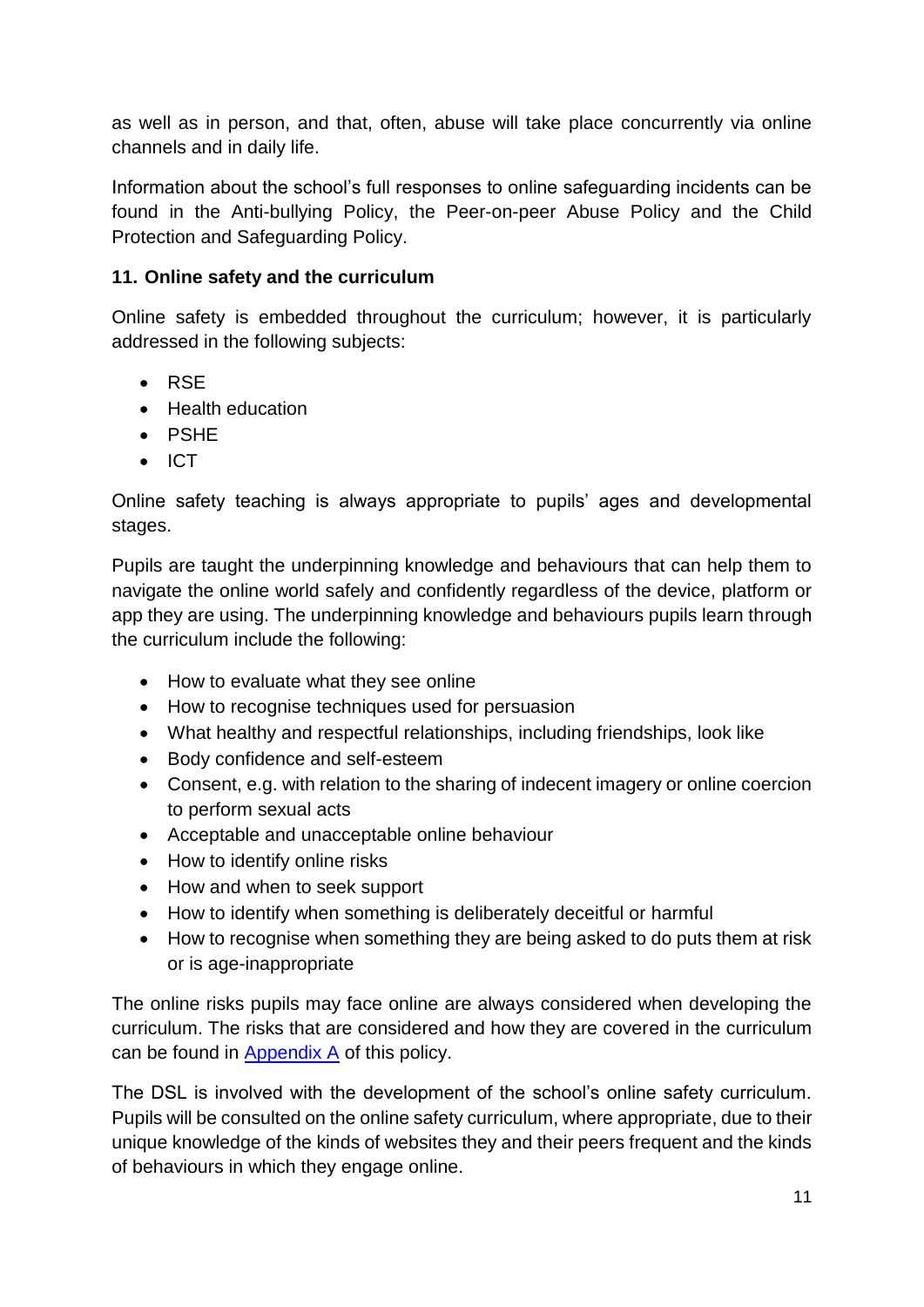The school recognises that, while any pupil can be vulnerable online, there are some pupils who may be more susceptible to online harm or have less support from family and friends in staying safe online, e.g. pupils with SEND and LAC. Relevant members of staff, e.g. the SENCO and designated teacher for LAC, work together to ensure the curriculum is tailored so these pupils receive the information and support they need.

The school will also endeavour to take a more personalised or contextualised approach to teaching about online safety for more susceptible children, and in response to instances of harmful online behaviour from pupils.

Class teachers review external resources prior to using them for the online safety curriculum, to ensure they are appropriate for the cohort of pupils. When reviewing these resources, the following questions are asked:

- Where does this organisation get their information from?
- What is their evidence base?
- Have they been externally quality assured?
- What is their background?
- Are they age-appropriate for pupils?
- Are they appropriate for pupils' developmental stage?

External visitors may be invited into school to help with the delivery of certain aspects of the online safety curriculum. The Head Teacher and DSL decide when it is appropriate to invite external groups into school and ensure the visitors selected are appropriate.

Before conducting a lesson or activity on online safety, the class teacher and DSL consider the topic that is being covered and the potential that pupils in the class have suffered or may be suffering from online abuse or harm in this way. The DSL advises the staff member on how to best support any pupil who may be especially impacted by a lesson or activity. Lessons and activities are planned carefully so they do not draw attention to a pupil who is being or has been abused or harmed online, to avoid publicising the abuse.

During an online safety lesson or activity, the class teacher ensures a safe environment is maintained in which pupils feel comfortable to say what they feel and ask questions, and are not worried about getting into trouble or being judged.

If a staff member is concerned about anything pupils raise during online safety lessons and activities, they will make a report in line with the Child Protection and Safeguarding Policy.

If a pupil makes a disclosure to a member of staff regarding online abuse following a lesson or activity, the staff member will follow the reporting procedure outlined in the Child Protection and Safeguarding Policy.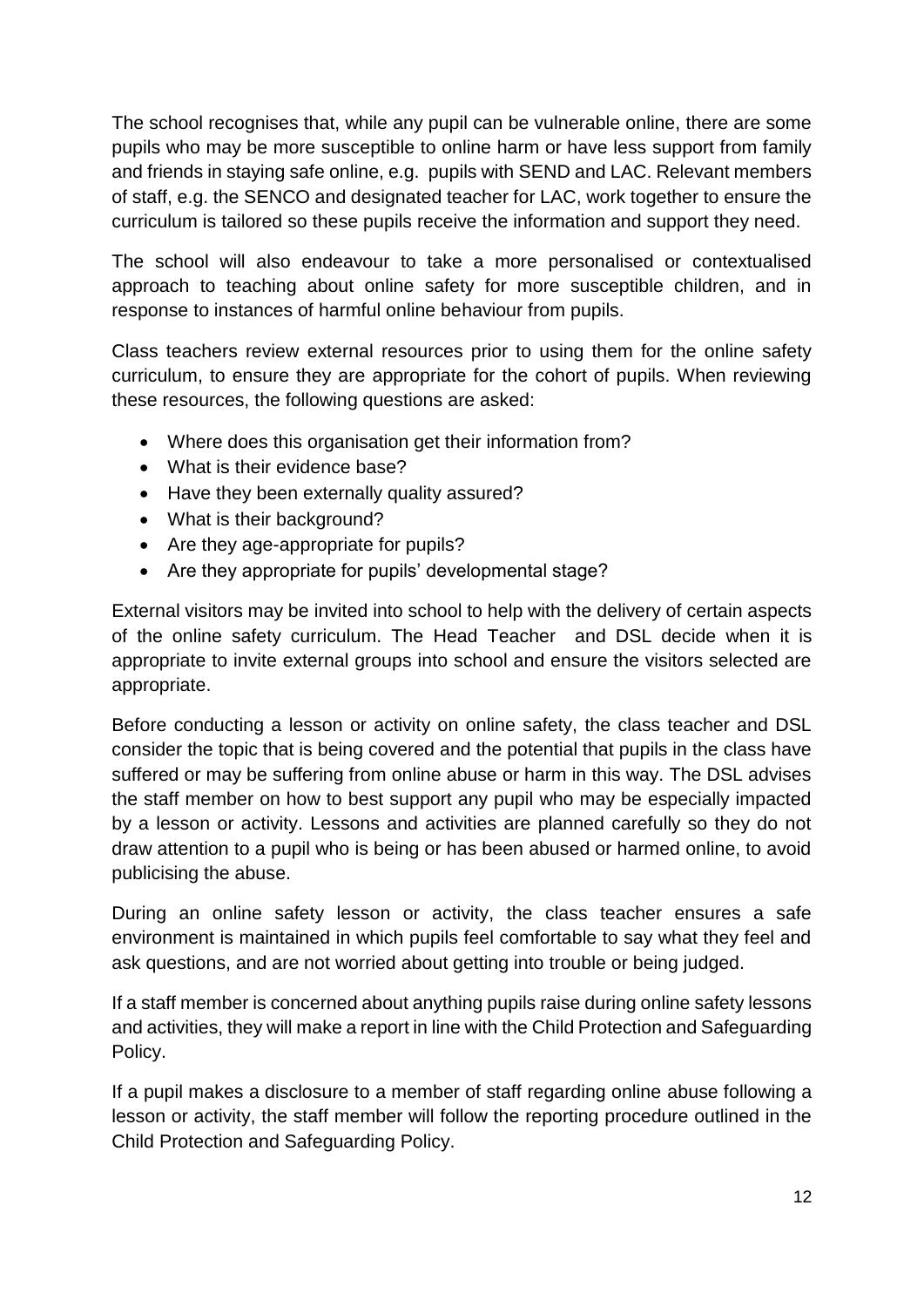# **12. Use of technology in the classroom**

A wide range of technology is used during lessons, including the following:

- Computers
- Laptops
- Tablets
- Intranet
- Email
- Cameras

Prior to using any websites, tools, apps or other online platforms in the classroom, or recommending that pupils use these platforms at home, the class teacher always reviews and evaluates the resource. Class teachers ensure that any internet-derived materials are used in line with copyright law.

Pupils are supervised when using online materials during lesson time – this supervision is suitable to their age and ability.

#### **13. Use of smart technology**

While the school recognises that the use of smart technology can have educational benefits, there are also a variety of associated risks which the school will ensure it manages.

Pupils will be educated on the acceptable and appropriate use of personal devices and will use technology in line with the school's Technology Acceptable Use Agreement for Pupils.

Staff will use all smart technology and personal technology in line with the school's Staff ICT and Electronic Devices Policy.

The school recognises that pupils' unlimited and unrestricted access to the internet via mobile phone networks means that some pupils may use the internet in a way which breaches the school's acceptable use of ICT agreement for pupils.

Inappropriate use of smart technology may include:

- Using mobile and smart technology to sexually harass, bully, troll or intimidate peers.
- Sharing indecent images, both consensually and non-consensually.
- Viewing and sharing pornography and other harmful content.

Pupils will not be permitted to use smart devices or any other personal technology whilst in the classroom.

Where it is deemed necessary, the school will ban pupil's use of personal technology whilst on school site.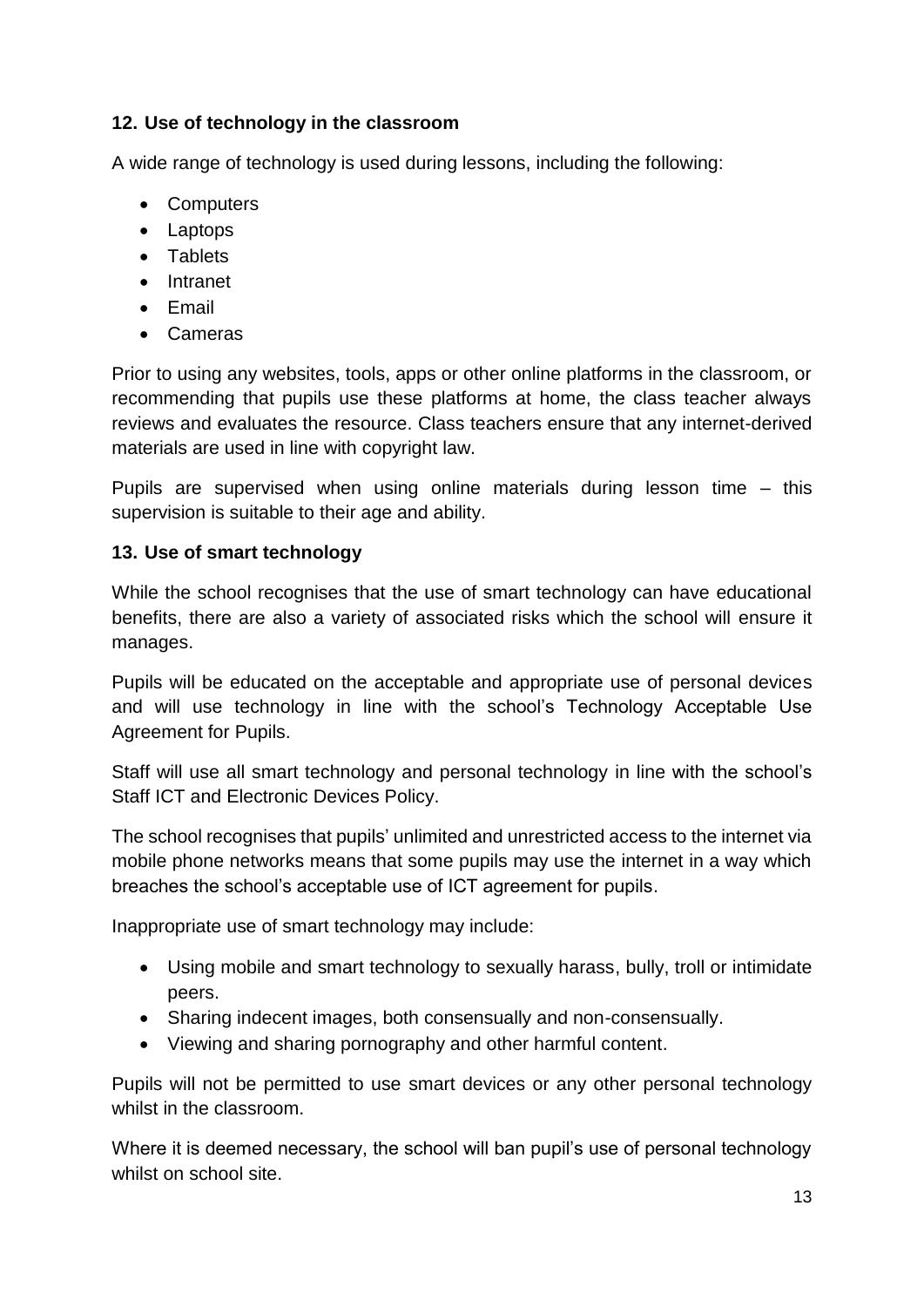Where there is a significant problem with the misuse of smart technology among pupils, the school will discipline those involved in line with the school's Behaviour Policy.

The school will hold assemblies, where appropriate, which address any specific concerns related to the misuse of smart technology and outline the importance of using smart technology in an appropriate manner.

The school will seek to ensure that it is kept up to date with the latest devices, platforms, apps, trends and related threats.

The school will consider the 4Cs (content, contact, conduct and commerce) when educating pupils about the risks involved with the inappropriate use of smart technology and enforcing the appropriate disciplinary measures.

#### **14. Educating parents**

The school works in partnership with parents to ensure pupils stay safe online at school and at home. Parents are provided with information about the school's approach to online safety and their role in protecting their children. Parents are sent a copy of the Acceptable Use Agreement annually and are encouraged to go through this with their child to ensure their child understands the document and the implications of not following it.

Parents will be made aware of the various ways in which their children may be at risk online, including, but not limited to:

- Child sexual abuse, including grooming.
- Exposure to radicalising content.
- Sharing of indecent imagery of pupils, e.g. sexting.
- Cyberbullying.
- Exposure to age-inappropriate content, e.g. pornography.
- Exposure to harmful content, e.g. content that encourages self-destructive behaviour.

Parents will be informed of the ways in which they can prevent their child from accessing harmful content at home, e.g. by implementing parental controls to block age-inappropriate content.

Parental awareness regarding how they can support their children to be safe online is raised in the following ways:

- Twilight training sessions
- Newsletters
- Online resources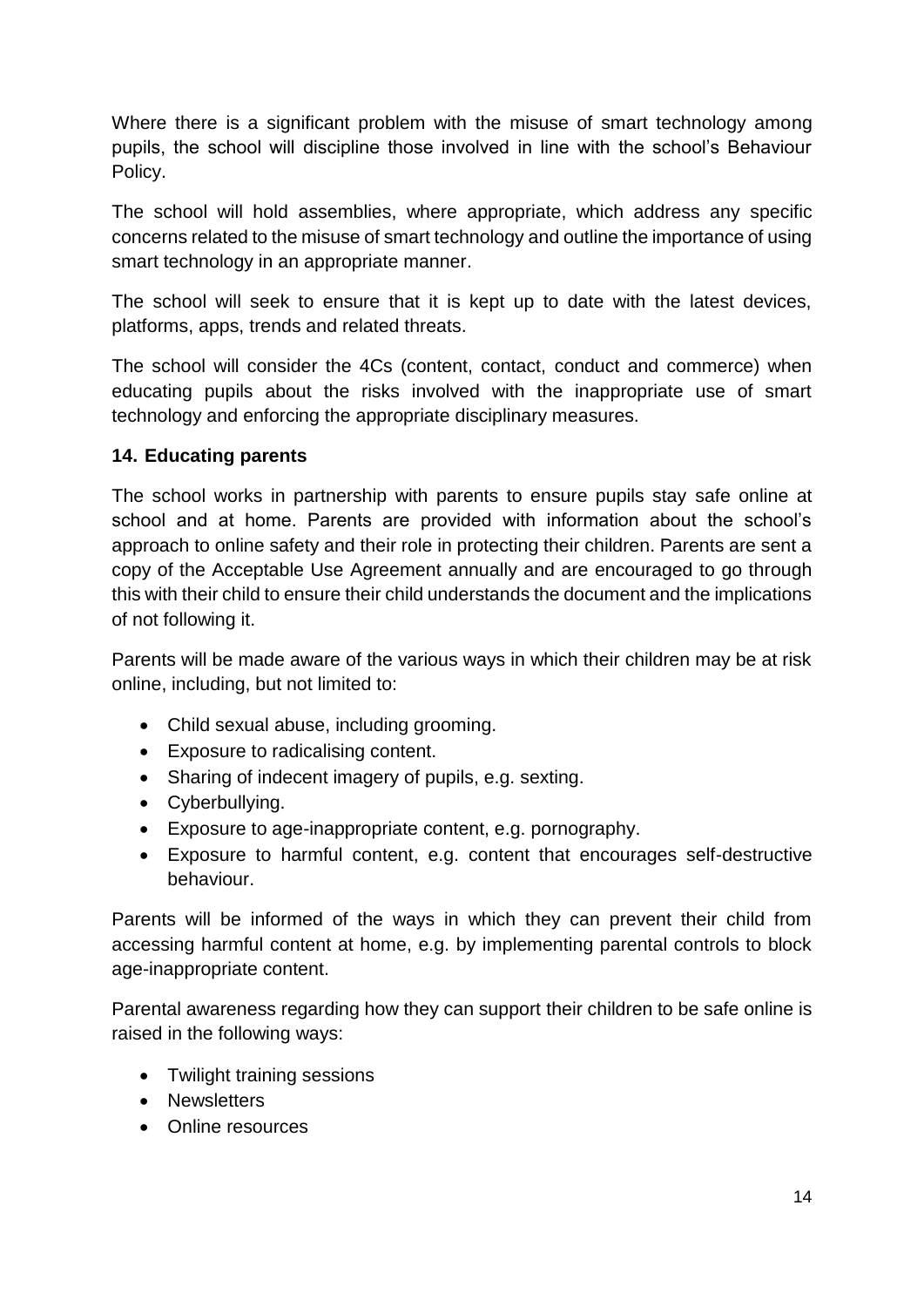#### **15. Internet access**

Pupils, staff and other members of the school community are only granted access to the school's internet network once they have read and signed the Acceptable Use Agreement. A record is kept of users who have been granted internet access in the Head Teacher's office.

All members of the school community are encouraged to use the school's internet network, instead of 3G, 4G and 5G networks, as the network has appropriate filtering and monitoring to ensure individuals are using the internet appropriately.

#### **16. Filtering and monitoring online activity**

The governing board ensures the school's ICT network has appropriate filters and monitoring systems in place. The governing board ensures 'over blocking' does not lead to unreasonable restrictions as to what pupils can be taught with regards to online teaching and safeguarding.

The Head Teacher and ICT technicians undertake a risk assessment to determine what filtering and monitoring systems are required. The filtering and monitoring systems the school implements are appropriate to pupils' ages, the number of pupils using the network, how often pupils access the network, and the proportionality of costs compared to the risks. ICT technicians undertake monthly checks on the filtering and monitoring systems to ensure they are effective and appropriate.

Requests regarding making changes to the filtering system are directed to the Head Teacher. Prior to making any changes to the filtering system, ICT technicians and the DSL conduct a risk assessment. Any changes made to the system are recorded by ICT technicians. Reports of inappropriate websites or materials are made to an ICT technician immediately, who investigates the matter and makes any necessary changes.

Deliberate breaches of the filtering system are reported to the DSL and ICT technicians, who will escalate the matter appropriately. If a pupil has deliberately breached the filtering system, they will be disciplined in line with the Behavioural Policy. If a member of staff has deliberately breached the filtering system, they will be disciplined in line with the Disciplinary Policy and Procedure.

If material that is believed to be illegal is accessed, inadvertently or deliberately, this material will be reported to the appropriate agency immediately, e.g. the Internet Watch Foundation (IWF), CEOP and/or the police.

The school's network and school-owned devices are appropriately monitored. All users of the network and school-owned devices are informed about how and why they are monitored. Concerns identified through monitoring are reported to the DSL who manages the situation in line with the Child Protection and Safeguarding Policy.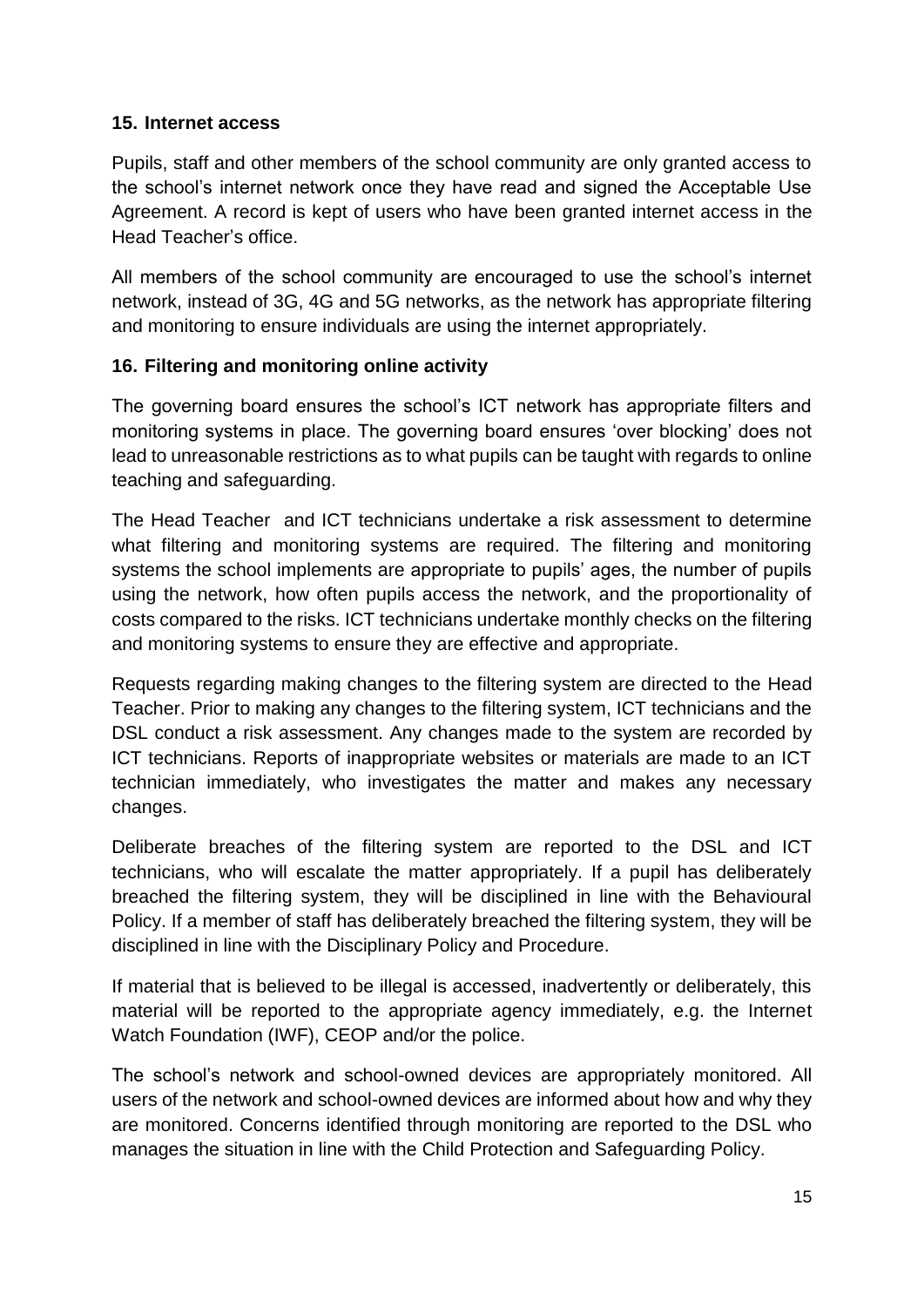# **17. Network security**

Technical security features, such as anti-virus software, are kept up-to-date and managed by ICT technicians. Firewalls are switched on at all times. ICT technicians review the firewalls on a weekly basis to ensure they are running correctly, and to carry out any required updates.

Staff and pupils are advised not to download unapproved software or open unfamiliar email attachments, and are expected to report all malware and virus attacks to ICT technicians.

All members of staff have their own unique usernames and private passwords to access the school's systems. Pupils in class and above are provided with their own unique username and private passwords, where applicable. Staff members and pupils are responsible for keeping their passwords private. Passwords have a minimum and maximum length and require a mixture of letters, numbers and symbols to ensure they are as secure as possible. Passwords expire after 90 days, after which users are required to change them.

Users inform ICT technicians / Head Teacher if they forget their login details, who will arrange for the user to access the systems under different login details. Users are not permitted to share their login details with others and are not allowed to log in as another user at any time. If a user is found to be sharing their login details or otherwise mistreating the password system, the Head Teacher is informed and decides the necessary action to take.

Users are required to lock access to devices and systems when they are not in use.

Full details of the school's network security measures can be found in the Data and Cyber-security Breach Prevention and Management Plan.

#### **18. Emails**

Access to and the use of emails is managed in line with the Data Protection Policy, Acceptable Use Agreement, and the Pupil Confidentiality Policy and Staff and Volunteer Confidentiality Policy.

Staff and pupils are given approved school email accounts and are only able to use these accounts at school and when doing school-related work outside of school hours. Prior to being authorised to use the email system, staff and pupils must agree to and sign the Acceptable Use Agreement. Personal email accounts are not permitted to be used on the school site. Any email that contains sensitive or personal information is only sent using secure and encrypted email.

Staff members and pupils are required to block spam and junk mail, and report the matter to ICT technicians. The school's monitoring system can detect inappropriate links, malware and profanity within emails – staff and pupils are made aware of this.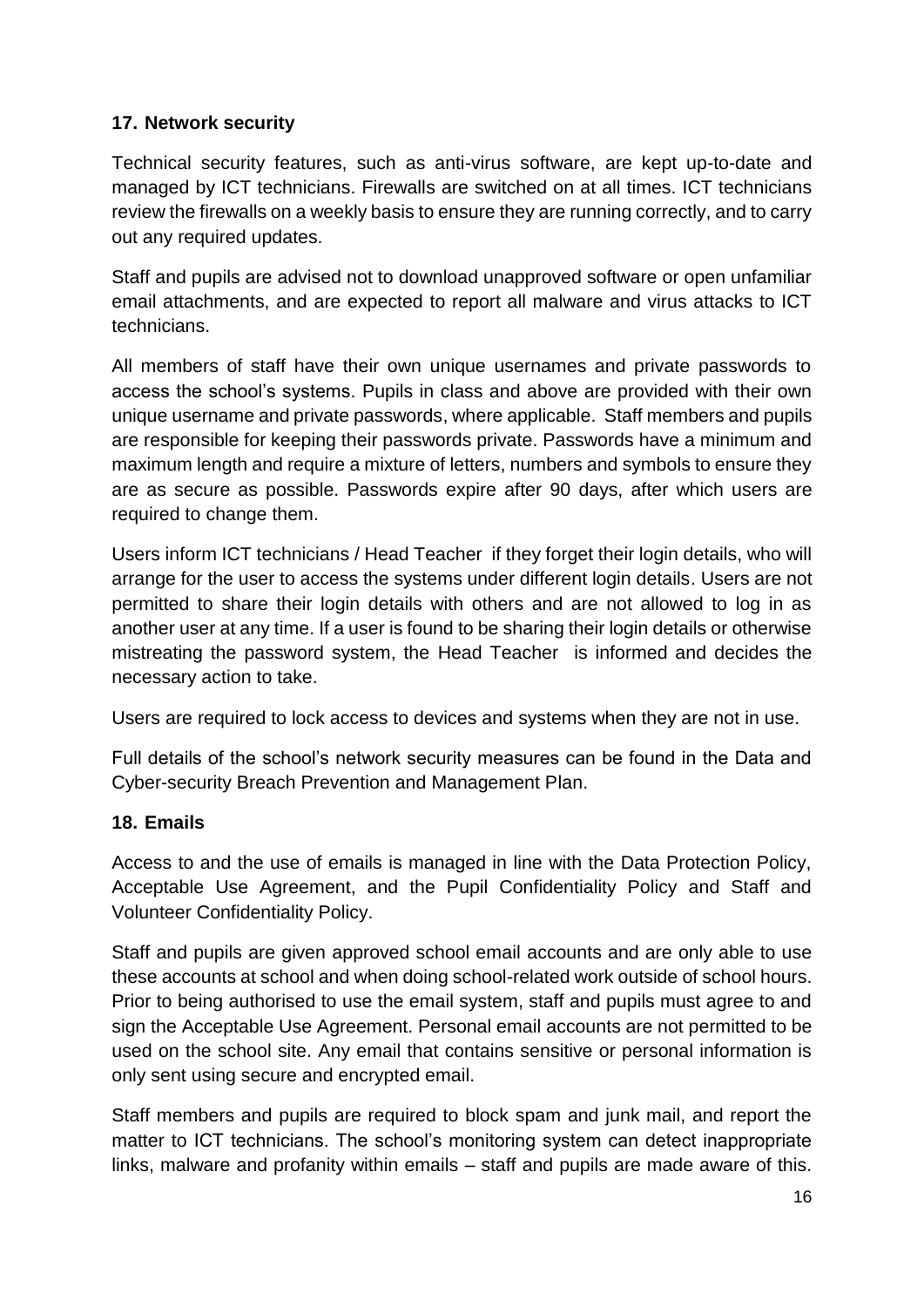Chain letters, spam and all other emails from unknown sources are deleted without being opened. The Head Teacher organises an annual assembly where they explain what a phishing email and other malicious emails might look like – this assembly includes information on the following:

- How to determine whether an email address is legitimate
- The types of address a phishing email could use
- The importance of asking "does the email urge you to act immediately?"
- The importance of checking the spelling and grammar of an email

Any cyber-attacks initiated through emails are managed in line with the Data and Cyber-security Breach Prevention and Management Plan.

### **19. Social networking**

### **Personal use**

Access to social networking sites is filtered as appropriate. Staff and pupils are not permitted to use social media for personal use during lesson time. Staff and pupils can use personal social media during break and lunchtimes; however, inappropriate or excessive use of personal social media during school hours may result in the removal of internet access or further action. Staff members are advised that their conduct on social media can have an impact on their role and reputation within the school. The Staff Code of Conduct contains information on the acceptable use of social media – staff members are required to follow these expectations at all times.

Staff receive annual training on how to use social media safely and responsibly. Staff are not permitted to communicate with pupils or parents over social networking sites and are reminded to alter their privacy settings to ensure pupils and parents are not able to contact them on social media. Where staff have an existing personal relationship with a parent or pupil, and thus are connected with them on social media, e.g. they are friends with a parent at the school, they will disclose this to the DSL and Head Teacher and will ensure that their social media conduct relating to that parent is appropriate for their position in the school.

Pupils are taught how to use social media safely and responsibly through the online safety curriculum.

Concerns regarding the online conduct of any member of the school community on social media are reported to the DSL and managed in accordance with the relevant policy, e.g. Anti-Bullying Policy, Staff Code of Conduct and Behaviour Policy.

# **Use on behalf of the school**

The use of social media on behalf of the school is conducted in line with the Social Media Policy. The school's official social media channels are only used for official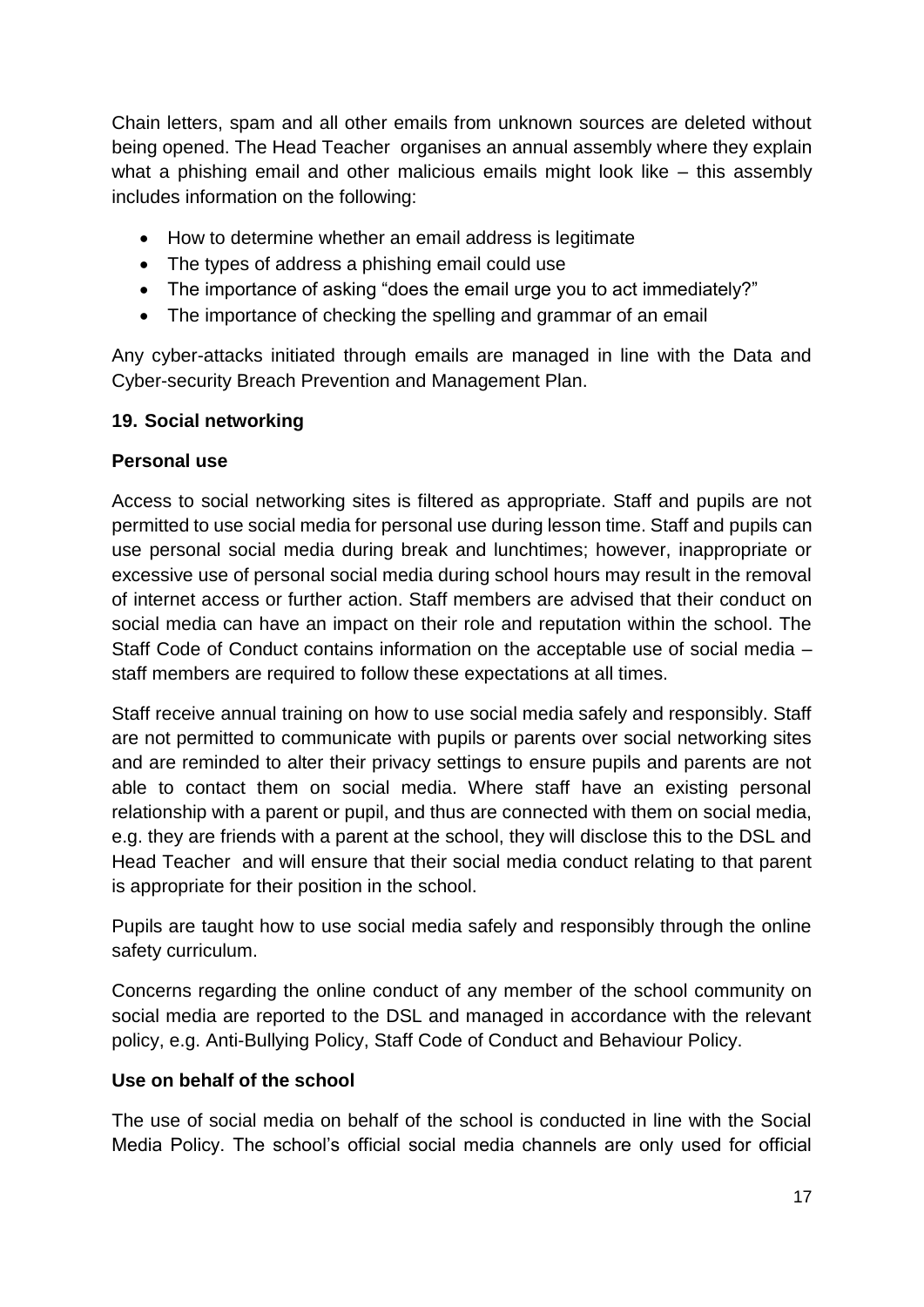educational or engagement purposes. Staff members must be authorised by the Head Teacher to access to the school's social media accounts.

All communication on official social media channels by staff on behalf of the school is clear, transparent and open to scrutiny.

#### **20. The school website**

The Head Teacher is responsible for the overall content of the school website – they will ensure the content is appropriate, accurate, up-to-date and meets government requirements.

The website complies with guidelines for publications including accessibility, data protection, respect for intellectual property rights, privacy policies and copyright law. Personal information relating to staff and pupils is not published on the website. Images and videos are only posted on the website if the provisions in the Photography Policy are met.

### **21. Use of devices**

#### **School-owned devices**

Teachers are issued with the following devices to assist with their work:

- Laptop
- Tablet

Pupils are provided with school-owned devices as necessary to assist in the delivery of the curriculum, e.g. tablets to use during lessons.

School-owned devices are used in accordance with the Device User Agreement. Staff and pupils are not permitted to connect school-owned devices to public Wi-Fi networks. All school-owned devices are password protected. All mobile school-owned devices are fitted with tracking software to ensure they can be retrieved if lost or stolen. All school-owned devices are fitted with software to ensure they can be remotely accessed, in case data on the device needs to be protected, retrieved or erased.

ICT technicians review all school-owned devices on a monthly basis to carry out software updates and ensure there is no inappropriate material or malware on the devices. No software, apps or other programmes can be downloaded onto a device without authorisation from ICT technicians.

Cases of staff members or pupils found to be misusing school-owned devices will be managed in line with the Disciplinary Policy and Procedure and Behavioural Policy respectively.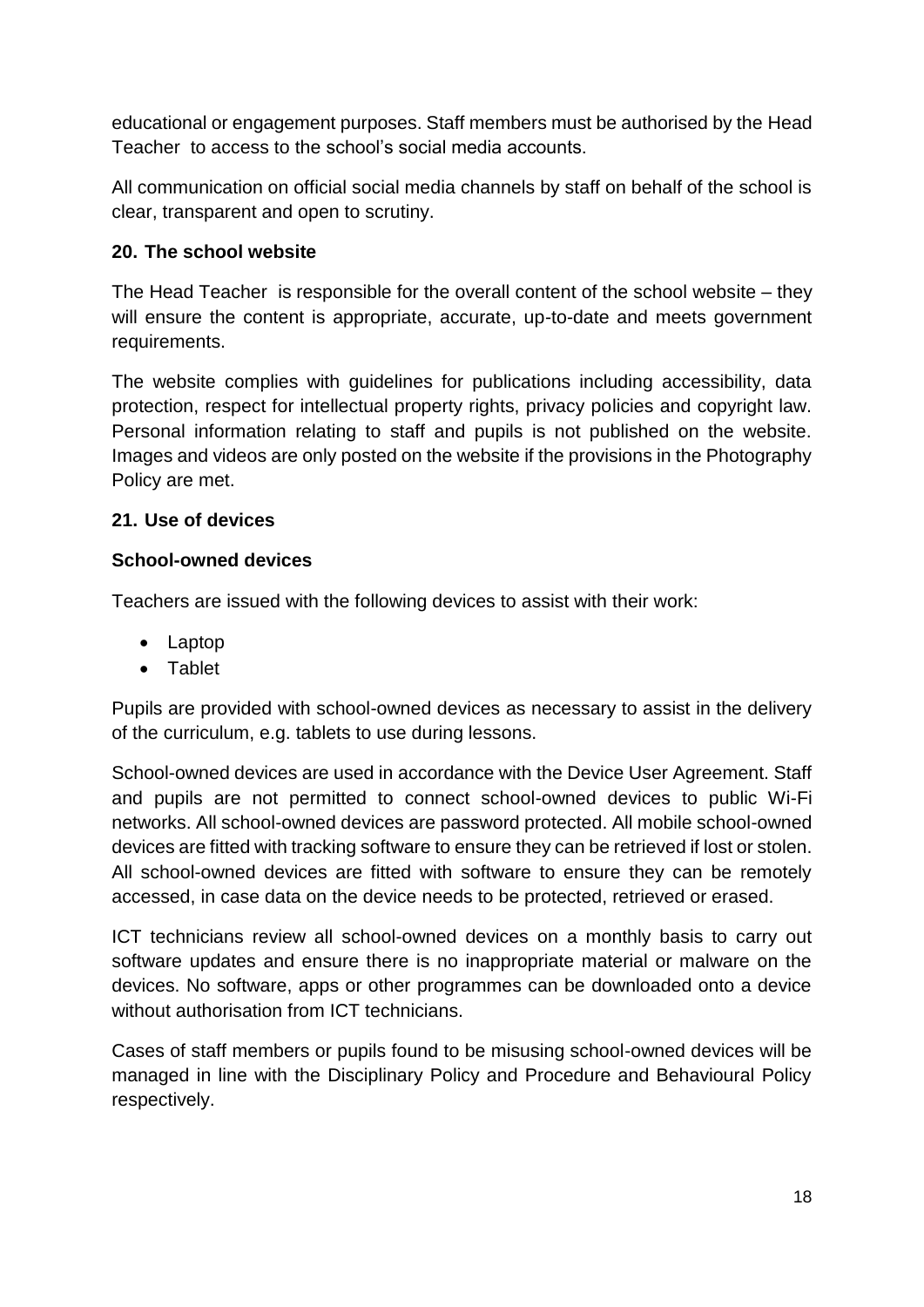### **Personal devices**

Personal devices are used in accordance with the Staff ICT and Electronic Devices Policy and the Pupils' Personal Electronic Devices Policy. Any personal electronic device that is brought into school is the responsibility of the user.

Personal devices are not permitted to be used in the following locations:

**•** Toilets

Staff members are not permitted to use their personal devices during lesson time, other than in an emergency. Staff members are not permitted to use their personal devices to take photos or videos of pupils.

Staff members report concerns about their colleagues' use of personal devices on the school premises in line with the Allegations of Abuse Against Staff Policy. If a member of staff is thought to have illegal content saved or stored on a personal device, or to have committed an offence using a personal device, the Head Teacher will inform the police and action will be taken in line with the Allegations of Abuse Against Staff Policy.

Pupils are not permitted to use their personal devices during lesson time or when moving between lessons. If a pupil needs to contact their parents during the school day, they should speak to their teacher who will contact the school office. The Head Teacher may authorise the use of mobile devices by a pupil for safety or precautionary use.

Where a pupil uses accessibility features on a personal device to help them access education, e.g. where a pupil who is deaf uses their mobile phone to adjust the settings on an internal hearing aid in response to audible stimuli during class, the arrangements and rules for conduct for this are developed and managed on a case-by-case basis.

Pupils' devices can be searched, screened and confiscated in accordance with the Searching, Screening and Confiscation Policy. If a staff member reasonably believes a pupil's personal device has been used to commit an offence or may provide evidence relating to an offence, the device will be handed to the police.

Appropriate signage is displayed to inform visitors to the school of the expected use of personal devices. Any concerns about visitors' use of personal devices on the school premises are reported to the DSL.

# **22. Remote learning**

All remote learning is delivered in line with the school's Pupil Remote Learning Policy.

The school will risk assess the technology used for remote learning prior to use and ensure that there are no privacy issues or scope for inappropriate use. The school will consult with parents prior to the period of remote learning about what methods of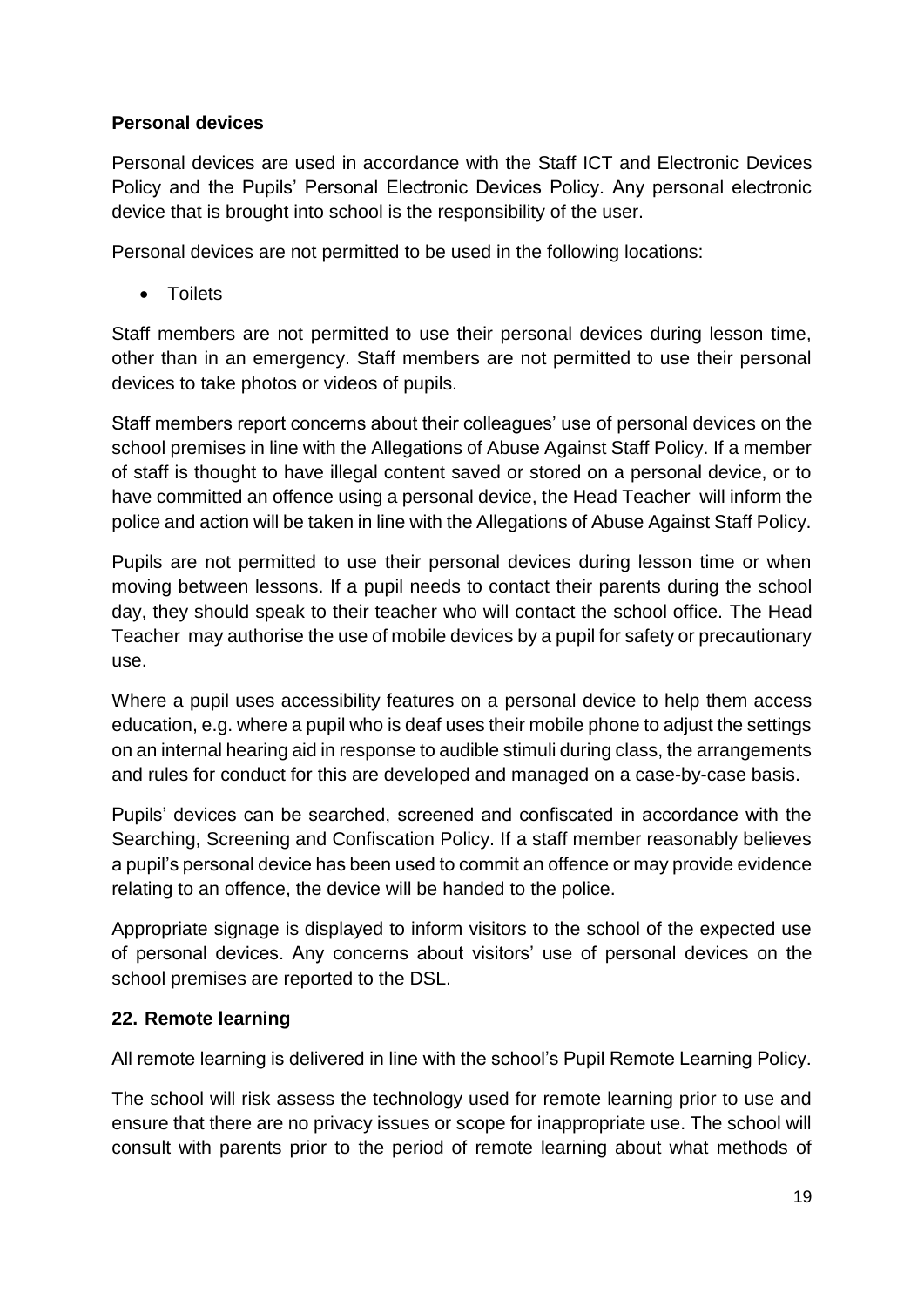delivering remote teaching are most suitable – alternate arrangements will be made where necessary.

The school will ensure that all school-owned equipment and technology used for remote learning has suitable anti-virus software installed, can establish secure connections, can recover lost work, and allows for audio and visual material to be recorded or downloaded, where required.

During the period of remote learning, the school will maintain regular contact with parents to:

- Reinforce the importance of children staying safe online.
- Ensure parents are aware of what their children are being asked to do, e.g. sites they have been asked to use and staff they will interact with.
- Encourage them to set age-appropriate parental controls on devices and internet filters to block malicious websites.
- Direct parents to useful resources to help them keep their children safe online.

The school will not be responsible for providing access to the internet off the school premises and will not be responsible for providing online safety software, e.g. antivirus software, on devices not owned by the school.

#### **23. Monitoring and review**

The school recognises that the online world is constantly changing; therefore, the DSL, ICT technicians and the Head Teacher conduct half-termly light-touch reviews of this policy to evaluate its effectiveness.

The governing board, Head Teacher and back-up DSLs review this policy in full on an annual basis and following any online safety incidents.

The next scheduled review date for this policy is Sept 2022.

Any changes made to this policy are communicated to all members of the school community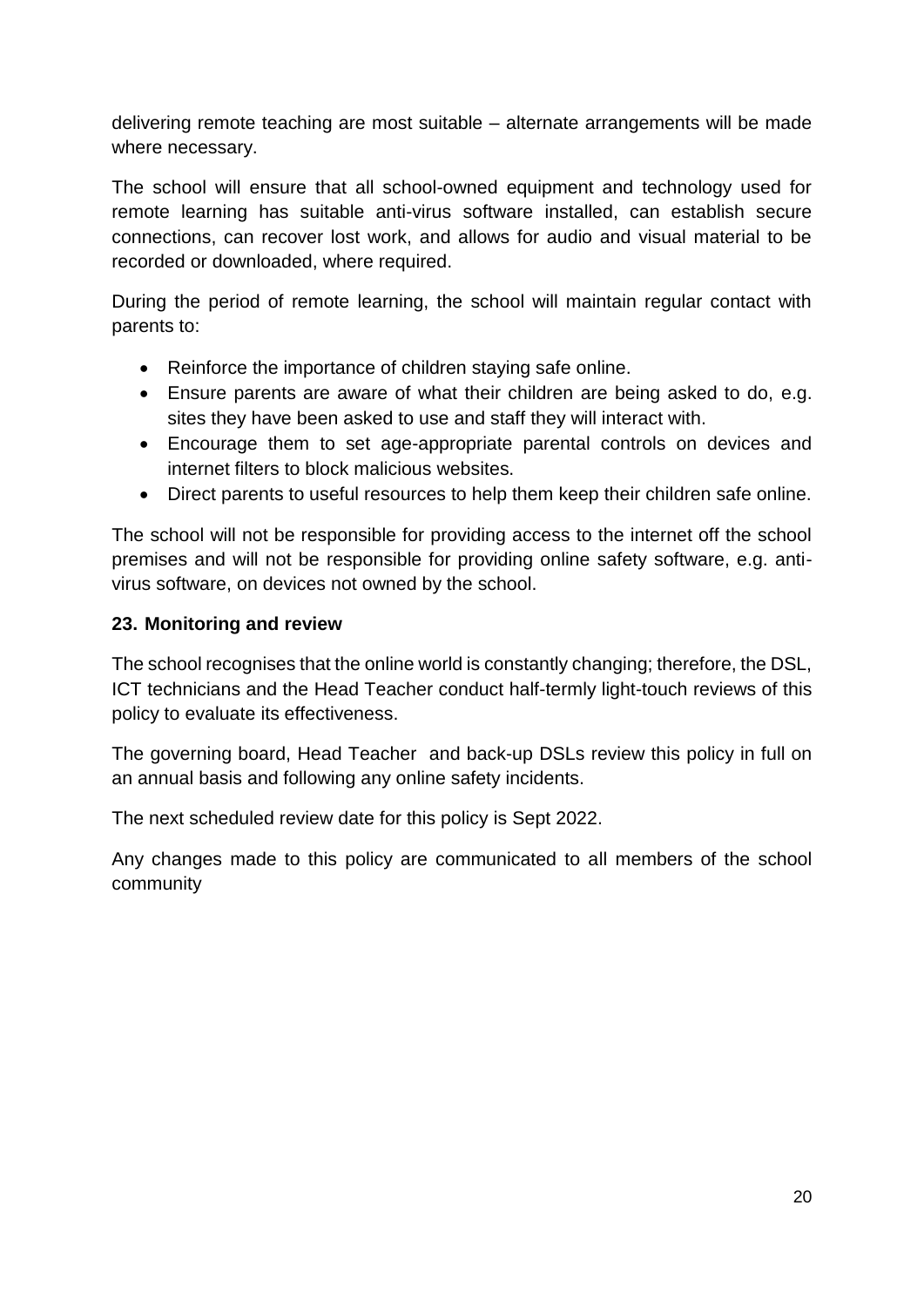| <b>Subject area</b>                      | <b>Description and teaching content</b>                                                                                                                                                                                                                                                                                                                                                                                                                                                                    | <b>Curriculum area</b><br>the harm or risk is<br>covered in                                                                                |  |  |
|------------------------------------------|------------------------------------------------------------------------------------------------------------------------------------------------------------------------------------------------------------------------------------------------------------------------------------------------------------------------------------------------------------------------------------------------------------------------------------------------------------------------------------------------------------|--------------------------------------------------------------------------------------------------------------------------------------------|--|--|
|                                          | How to navigate the internet and manage information                                                                                                                                                                                                                                                                                                                                                                                                                                                        |                                                                                                                                            |  |  |
| Age<br>restrictions                      | Some online activities have age<br>restrictions because they include content<br>which is not appropriate for children under<br>a specific age. Teaching includes the<br>following:<br>That age verification exists and why<br>some online platforms ask users to<br>verify their age<br>Why age restrictions exist<br>That content that requires age<br>verification can be damaging to<br>under-age consumers<br>What the age of digital consent is<br>(13 for most platforms) and why it is<br>important | This risk or harm is<br>covered in the<br>following curriculum<br>areas:<br>Health<br>education<br>Computing                               |  |  |
| How content<br>can be used<br>and shared | Knowing what happens to information,<br>comments or images that are put online.<br>Teaching includes the following:<br>What a digital footprint is, how it<br>develops and how it can affect<br>pupils' futures<br>How cookies work<br>$\bullet$<br>How content can be shared, tagged<br>and traced<br>How difficult it is to remove<br>$\bullet$<br>something once it has been shared<br>online<br>What is illegal online, e.g. youth-<br>$\bullet$<br>produced sexual imagery (sexting)                  | This risk or harm is<br>covered in the<br>following curriculum<br>areas:<br>Relationships<br>education<br>Health<br>education<br>Computing |  |  |

# <span id="page-21-0"></span>**Appendix A: Online harms and risks – curriculum coverage**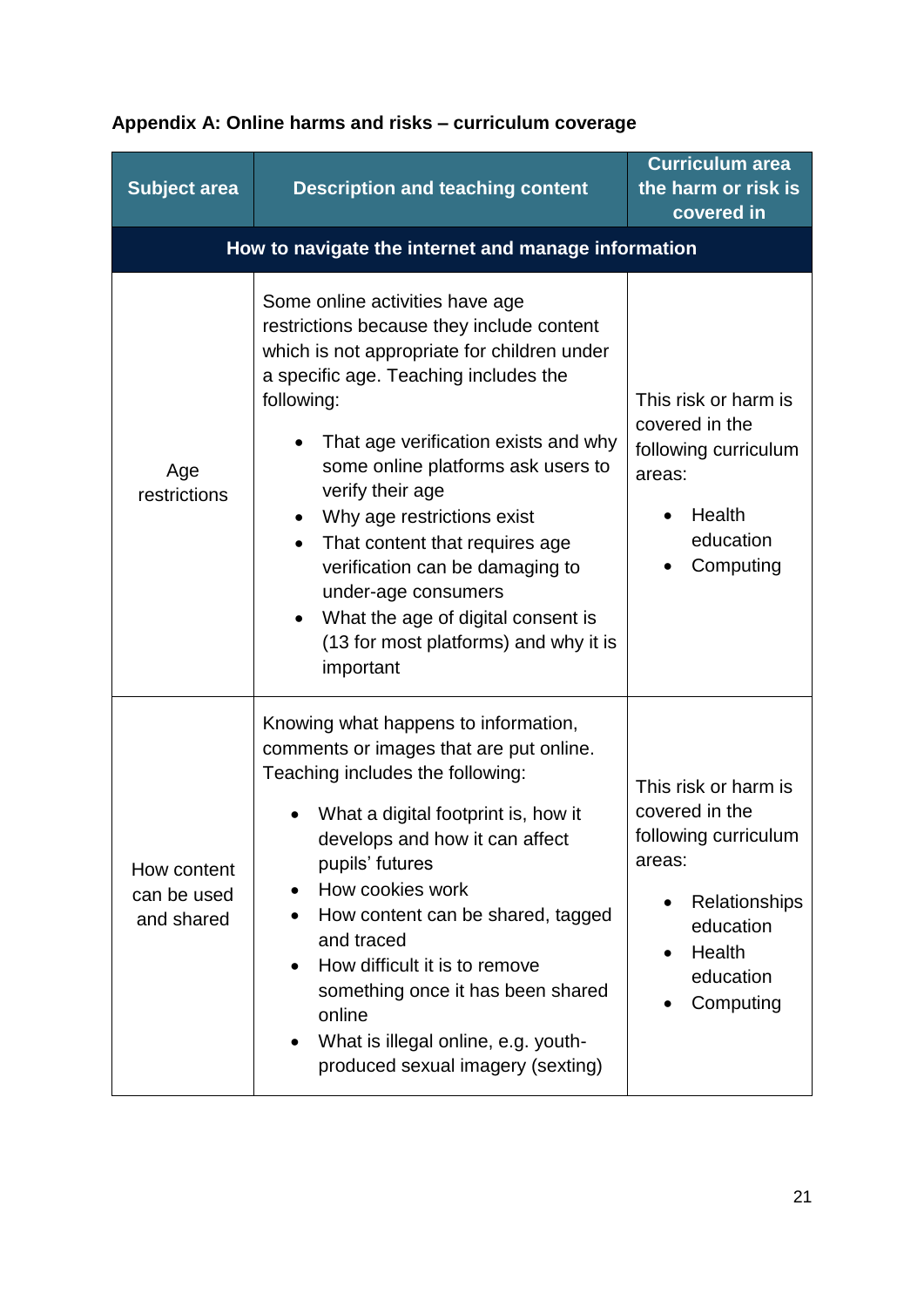|                                                 | Some information shared online is<br>accidentally or intentionally wrong,<br>misleading or exaggerated. Teaching<br>includes the following:                                                                                                                                                                                                                                                                                                                                                                                                                                                                                                                               |                                                                                                                                                                              |
|-------------------------------------------------|---------------------------------------------------------------------------------------------------------------------------------------------------------------------------------------------------------------------------------------------------------------------------------------------------------------------------------------------------------------------------------------------------------------------------------------------------------------------------------------------------------------------------------------------------------------------------------------------------------------------------------------------------------------------------|------------------------------------------------------------------------------------------------------------------------------------------------------------------------------|
| Disinformation,<br>misinformation<br>and hoaxes | Disinformation and why individuals<br>or groups choose to share false<br>information in order to deliberately<br>deceive<br>Misinformation and being aware that<br>false and misleading information<br>can be shared inadvertently<br>Online hoaxes, which can be<br>deliberately and inadvertently<br>spread for a variety of reasons<br>That the widespread nature of this<br>$\bullet$<br>sort of content can often appear to<br>be a stamp of authenticity, making it<br>important to evaluate what is seen<br>online<br>How to measure and check<br>$\bullet$<br>authenticity online<br>The potential consequences of<br>sharing information that may not be<br>true | This risk or harm is<br>covered in the<br>following curriculum<br>areas:<br>Relationships<br>and health<br>education<br>Health<br>education<br>KS2 and<br>above<br>Computing |
| <b>Fake websites</b><br>and scam<br>emails      | Fake websites and scam emails are used<br>to extort data, money, images and other<br>things that can either be used by the<br>scammer to harm the person targeted or<br>sold on for financial, or other, gain.<br>Teaching includes the following:<br>How to recognise fake URLs and<br>websites<br>What secure markings on websites<br>$\bullet$<br>are and how to assess the sources<br>of emails<br>The risks of entering information to<br>$\bullet$<br>a website which is not secure<br>What pupils should do if they are<br>harmed, targeted, or groomed as a                                                                                                       | This risk or harm is<br>covered in the<br>following curriculum<br>areas:<br>Relationships<br>education<br>Health<br>education<br>Computing                                   |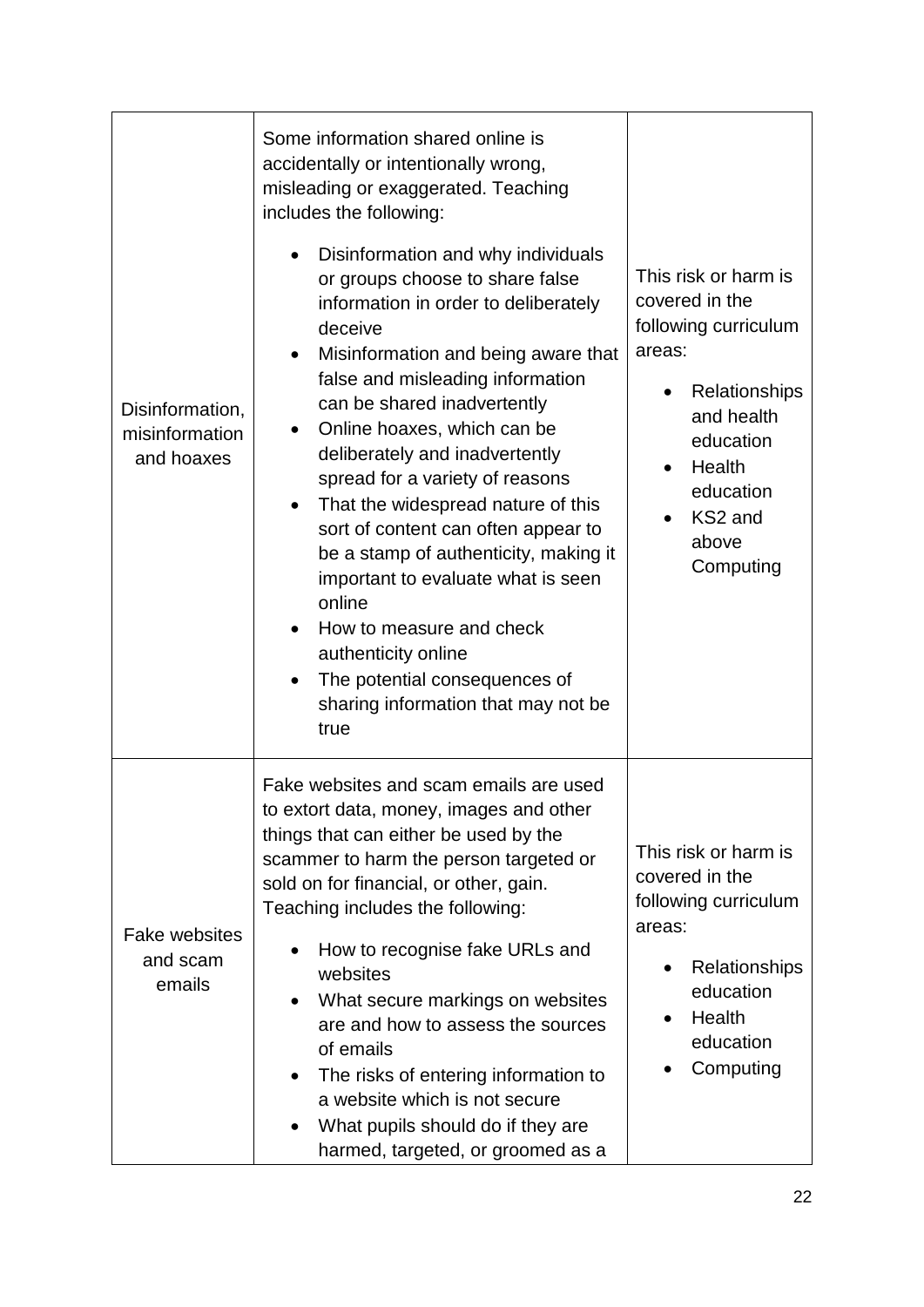|                      | result of interacting with a fake<br>website or scam email<br>Who pupils should go to for support                                                                                                                                                                                                                                                                                                                                                                                                                                                  |                                                                                                                                            |
|----------------------|----------------------------------------------------------------------------------------------------------------------------------------------------------------------------------------------------------------------------------------------------------------------------------------------------------------------------------------------------------------------------------------------------------------------------------------------------------------------------------------------------------------------------------------------------|--------------------------------------------------------------------------------------------------------------------------------------------|
| Online fraud         | Fraud can take place online and can have<br>serious consequences for individuals and<br>organisations. Teaching includes the<br>following:<br>What identity fraud, scams and<br>phishing are<br>That children are sometimes<br>targeted to access adults' data<br>What 'good' companies will and will<br>$\bullet$<br>not do when it comes to personal<br>details                                                                                                                                                                                  | This risk or harm is<br>covered in the<br>following curriculum<br>areas:<br>Relationships<br>education<br>Health<br>education<br>Computing |
| Password<br>phishing | Password phishing is the process by which<br>people try to find out individuals'<br>passwords so they can access protected<br>content. Teaching includes the following:<br>Why passwords are important, how<br>to keep them safe and that others<br>might try to get people to reveal<br>them<br>How to recognise phishing scams<br>The importance of online security to<br>protect against viruses that are<br>designed to gain access to<br>password information<br>What to do when a password is<br>compromised or thought to be<br>compromised | This risk or harm is<br>covered in the<br>following curriculum<br>areas:<br>Relationships<br>education<br>Health<br>education<br>Computing |
| Personal data        | Online platforms and search engines<br>gather personal data – this is often referred<br>to as 'harvesting' or 'farming'. Teaching<br>includes the following:<br>How cookies work<br>How data is farmed from sources<br>which look neutral                                                                                                                                                                                                                                                                                                          | This risk or harm is<br>covered in the<br>following curriculum<br>areas:<br>Relationships<br>education<br><b>RSE</b>                       |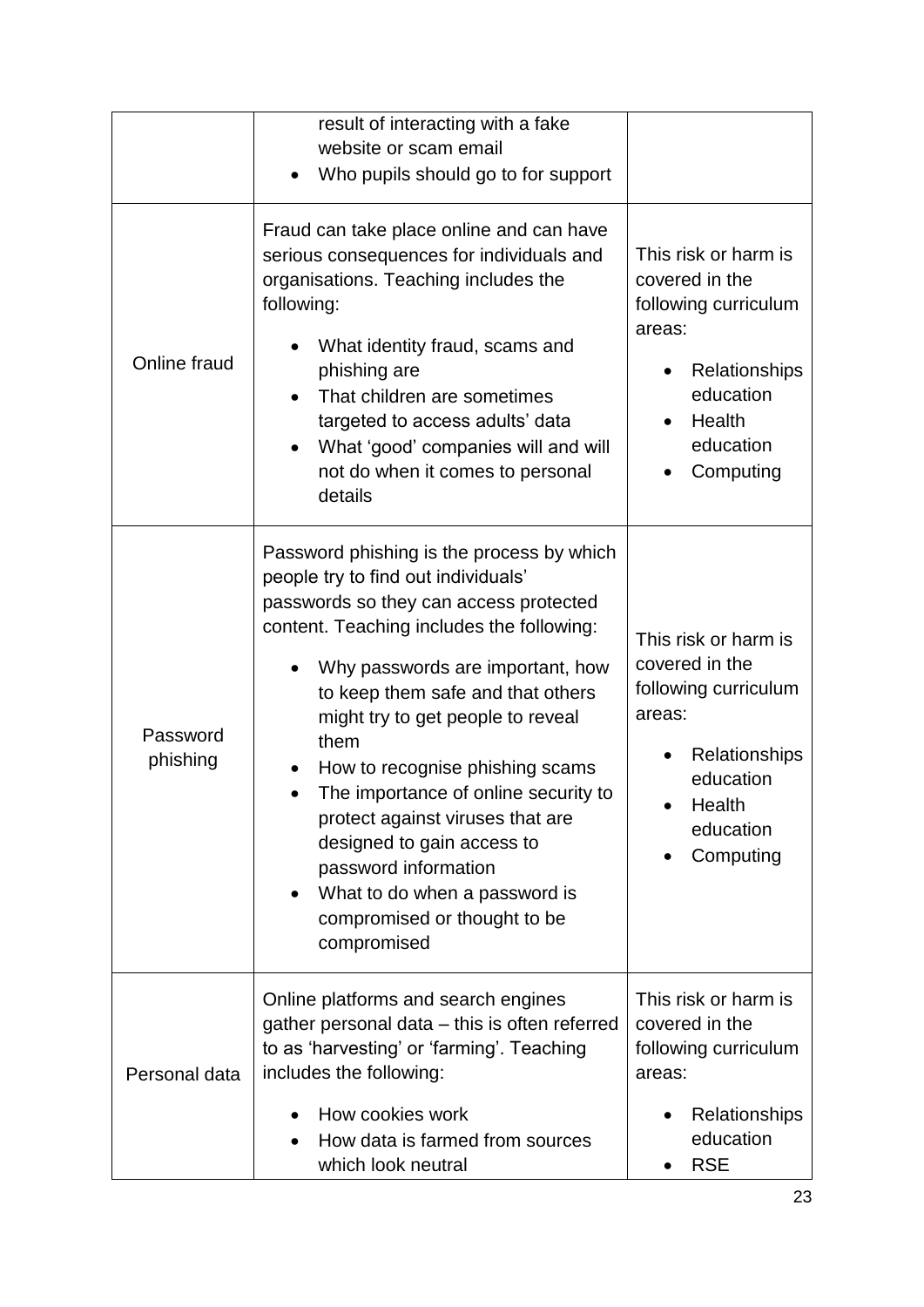|                                | How and why personal data is<br>$\bullet$<br>shared by online companies<br>How pupils can protect themselves<br>and that acting quickly is essential<br>when something happens<br>The rights children have with<br>$\bullet$<br>regards to their data<br>How to limit the data companies can<br>gather                                                                                                  | Health<br>$\bullet$<br>education<br>Computing                                                                                                                        |
|--------------------------------|---------------------------------------------------------------------------------------------------------------------------------------------------------------------------------------------------------------------------------------------------------------------------------------------------------------------------------------------------------------------------------------------------------|----------------------------------------------------------------------------------------------------------------------------------------------------------------------|
| Persuasive<br>design           | Many devices, apps and games are<br>designed to keep users online for longer<br>than they might have planned or desired.<br>Teaching includes the following:<br>That the majority of games and<br>platforms are designed to make<br>money, and that their primary driver<br>is to encourage people to stay<br>online for as long as possible<br>How notifications are used to pull<br>users back online | This risk or harm is<br>covered in the<br>following curriculum<br>areas:<br>Health<br>education<br>Computing                                                         |
| Privacy<br>settings            | Almost all devices, websites, apps and<br>other online services come with privacy<br>settings that can be used to control what is<br>shared. Teaching includes the following:<br>How to find information about<br>privacy settings on various devices<br>and platforms<br>That privacy settings have<br>$\bullet$<br>limitations                                                                        | This risk or harm is<br>covered in the<br>following curriculum<br>areas:<br>Relationships<br>$\bullet$<br>education<br>Health<br>$\bullet$<br>education<br>Computing |
| Targeting of<br>online content | Much of the information seen online is a<br>result of some form of targeting. Teaching<br>includes the following:<br>How adverts seen at the top of<br>online searches and social media<br>have often come from companies<br>paying to be on there and different<br>people will see different adverts                                                                                                   | This risk or harm is<br>covered in the<br>following curriculum<br>areas:<br>Relationships<br>education<br><b>RSE</b>                                                 |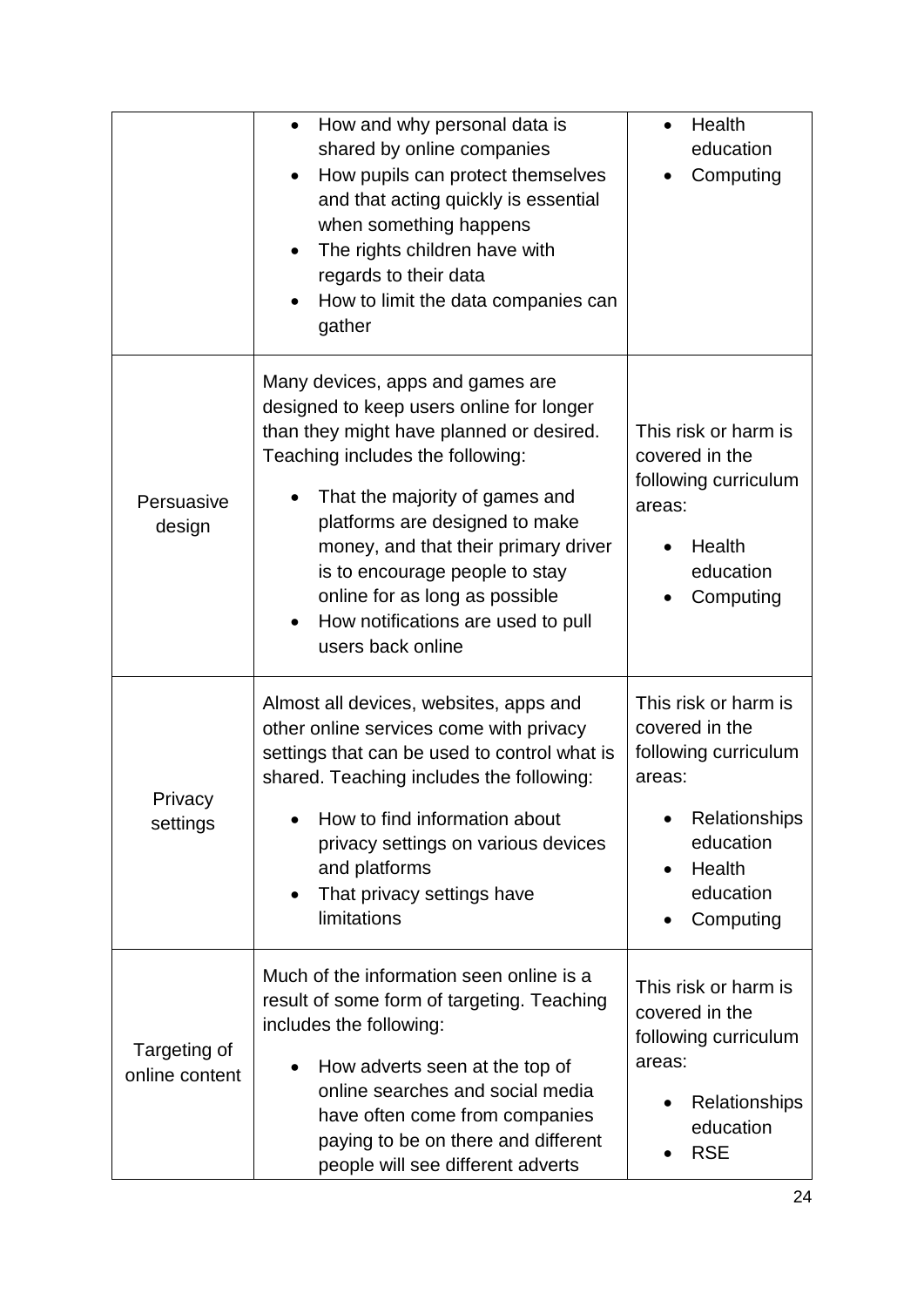|              | How the targeting is done<br>The concept of clickbait and how<br>companies can use it to draw<br>people to their sites and services                                                                                                                                                                                                                                                                                                                                                                                                                    | Health<br>education<br>Computing                                                                                                           |
|--------------|--------------------------------------------------------------------------------------------------------------------------------------------------------------------------------------------------------------------------------------------------------------------------------------------------------------------------------------------------------------------------------------------------------------------------------------------------------------------------------------------------------------------------------------------------------|--------------------------------------------------------------------------------------------------------------------------------------------|
|              | How to stay safe online                                                                                                                                                                                                                                                                                                                                                                                                                                                                                                                                |                                                                                                                                            |
| Online abuse | Some online behaviours are abusive. They<br>are negative in nature, potentially harmful<br>and, in some cases, can be illegal.<br>Teaching includes the following:<br>The types of online abuse, including<br>sexual harassment, bullying, trolling<br>and intimidation<br>When online abuse can become<br>illegal<br>How to respond to online abuse and<br>how to access support<br>How to respond when the abuse is<br>anonymous<br>The potential implications of online<br>abuse<br>What acceptable and unacceptable<br>online behaviours look like | This risk or harm is<br>covered in the<br>following curriculum<br>areas:<br>Relationships<br>education<br>Health<br>education<br>Computing |
| Challenges   | Online challenges acquire mass followings<br>and encourage others to take part in what<br>they suggest. Teaching includes the<br>following:<br>What an online challenge is and<br>that, while some will be fun and<br>harmless, others may be dangerous<br>and even illegal<br>How to assess if the challenge is<br>٠<br>safe or potentially harmful, including<br>considering who has generated the<br>challenge and why<br>That it is okay to say no and to not<br>٠<br>take part in a challenge<br>How and where to go for help                     | This risk or harm is<br>covered in the<br>following curriculum<br>areas:<br>Relationships<br>education<br>Health<br>education              |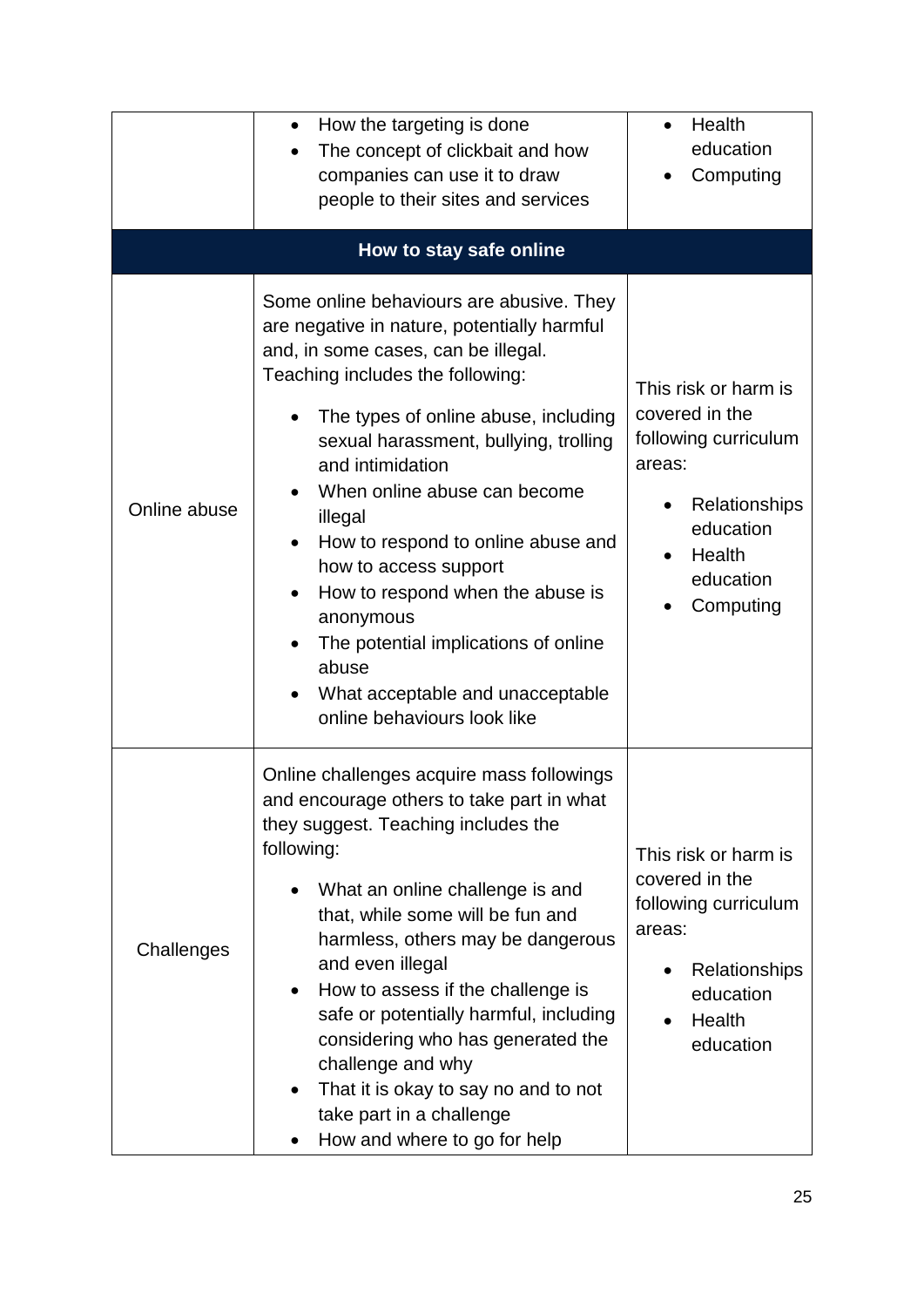|                                      | The importance of telling an adult<br>$\bullet$<br>about challenges which include<br>threats or secrecy, such as 'chain<br>letter' style challenges                                                                                                                                                                                                                                                                                                    |                                                                                                                                            |
|--------------------------------------|--------------------------------------------------------------------------------------------------------------------------------------------------------------------------------------------------------------------------------------------------------------------------------------------------------------------------------------------------------------------------------------------------------------------------------------------------------|--------------------------------------------------------------------------------------------------------------------------------------------|
| Content which<br>incites<br>violence | Knowing that violence can be incited online<br>and escalate very quickly into offline<br>violence. Teaching includes the following:<br>That online content (sometimes<br>gang related) can glamorise the<br>possession of weapons and drugs<br>That to intentionally encourage or<br>$\bullet$<br>assist in an offence is also a<br>criminal offence<br>How and where to get help if they<br>$\bullet$<br>are worried about involvement in<br>violence | This risk or harm is<br>covered in the<br>following curriculum<br>areas:<br>Relationships<br>education<br>Health<br>education              |
| Fake profiles                        | Not everyone online is who they say they<br>are. Teaching includes the following:<br>That, in some cases, profiles may<br>be people posing as someone they<br>are not or may be 'bots'<br>How to look out for fake profiles                                                                                                                                                                                                                            | This risk or harm is<br>covered in the<br>following curriculum<br>areas:<br>Relationships<br>education<br>Health<br>education<br>Computing |
| Grooming                             | Knowing about the different types of<br>grooming and motivations for it, e.g.<br>radicalisation, child sexual abuse and<br>exploitation, and gangs and county lines.<br>Teaching includes the following:<br>Boundaries in friendships with<br>peers, in families, and with others<br>Key indicators of grooming<br>behaviour<br>The importance of disengaging from<br>contact with suspected grooming<br>and telling a trusted adult                   | This risk or harm is<br>covered in the<br>following curriculum<br>areas:<br>Relationships<br>education                                     |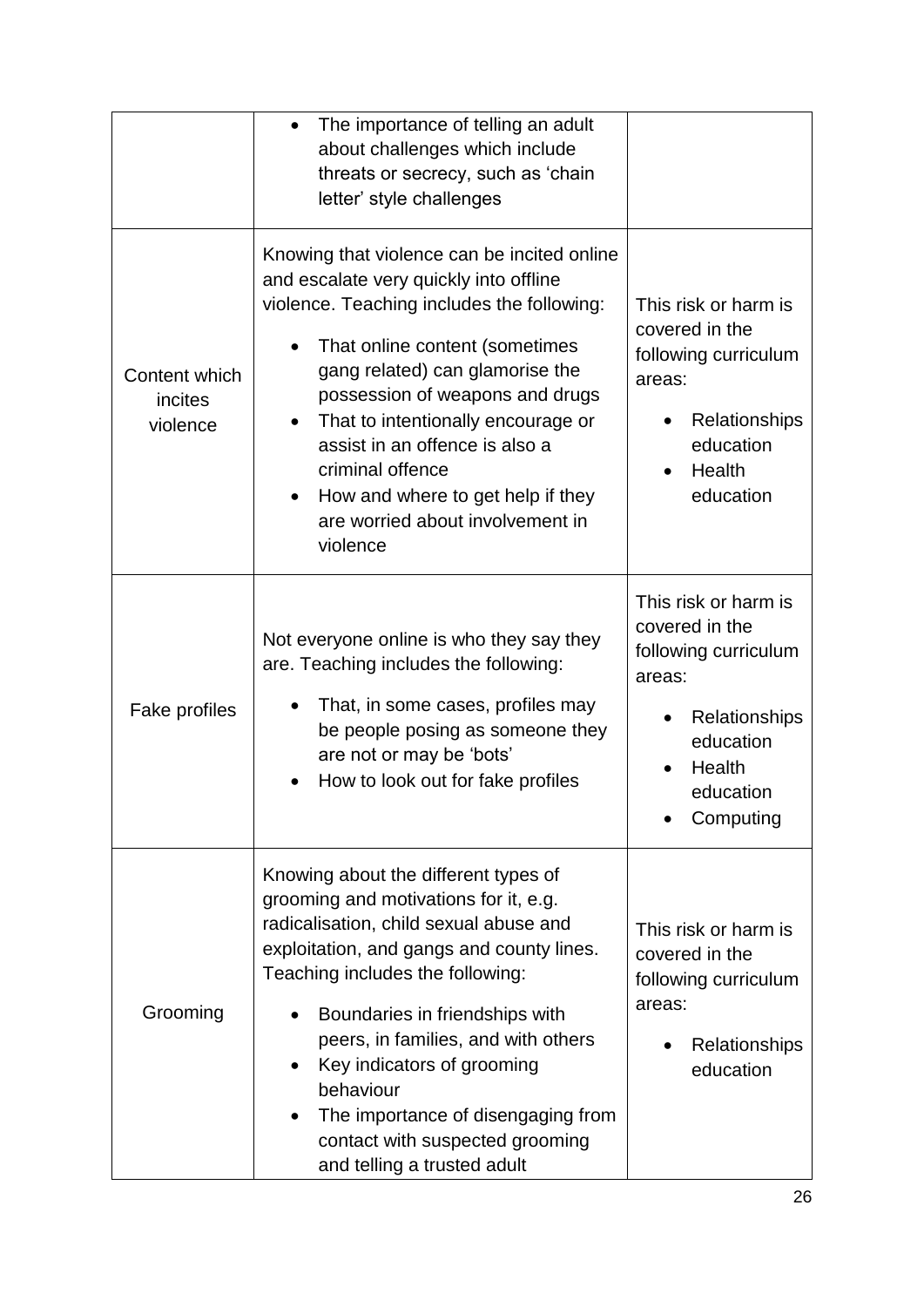|               | How and where to report grooming<br>$\bullet$<br>both in school and to the police<br>At all stages, it is important to balance<br>teaching pupils about making sensible<br>decisions to stay safe whilst being clear it<br>is never the fault of the child who is abused<br>and why victim blaming is always wrong.                                                                                                                                                                                                                                                                                                                                                                                                                                                                                                                                                                                                                                                                                                                                                                                 |                                                                                  |
|---------------|-----------------------------------------------------------------------------------------------------------------------------------------------------------------------------------------------------------------------------------------------------------------------------------------------------------------------------------------------------------------------------------------------------------------------------------------------------------------------------------------------------------------------------------------------------------------------------------------------------------------------------------------------------------------------------------------------------------------------------------------------------------------------------------------------------------------------------------------------------------------------------------------------------------------------------------------------------------------------------------------------------------------------------------------------------------------------------------------------------|----------------------------------------------------------------------------------|
| Livestreaming | Livestreaming (showing a video of yourself<br>in real-time online, either privately or to a<br>public audience) can be popular with<br>children, but it carries a risk when carrying<br>out and watching it. Teaching includes the<br>following:<br>What the risks of carrying out<br>livestreaming are, e.g. the potential<br>for people to record livestreams and<br>share the content<br>The importance of thinking carefully<br>$\bullet$<br>about who the audience might be<br>and if pupils would be comfortable<br>with whatever they are streaming<br>being shared widely<br>That online behaviours should<br>mirror offline behaviours and that<br>this should be considered when<br>making a livestream<br>That pupils should not feel<br>pressured to do something online<br>that they would not do offline<br>Why people sometimes do and say<br>things online that they would never<br>consider appropriate offline<br>The risk of watching videos that are<br>$\bullet$<br>being livestreamed, e.g. there is no<br>way of knowing what will be shown<br>next<br>The risks of grooming | This risk or harm is<br>covered in the<br>following curriculum<br>areas:<br>PSHE |
| Pornography   | Knowing that sexually explicit material<br>presents a distorted picture of sexual                                                                                                                                                                                                                                                                                                                                                                                                                                                                                                                                                                                                                                                                                                                                                                                                                                                                                                                                                                                                                   | This risk or harm is<br>covered in the                                           |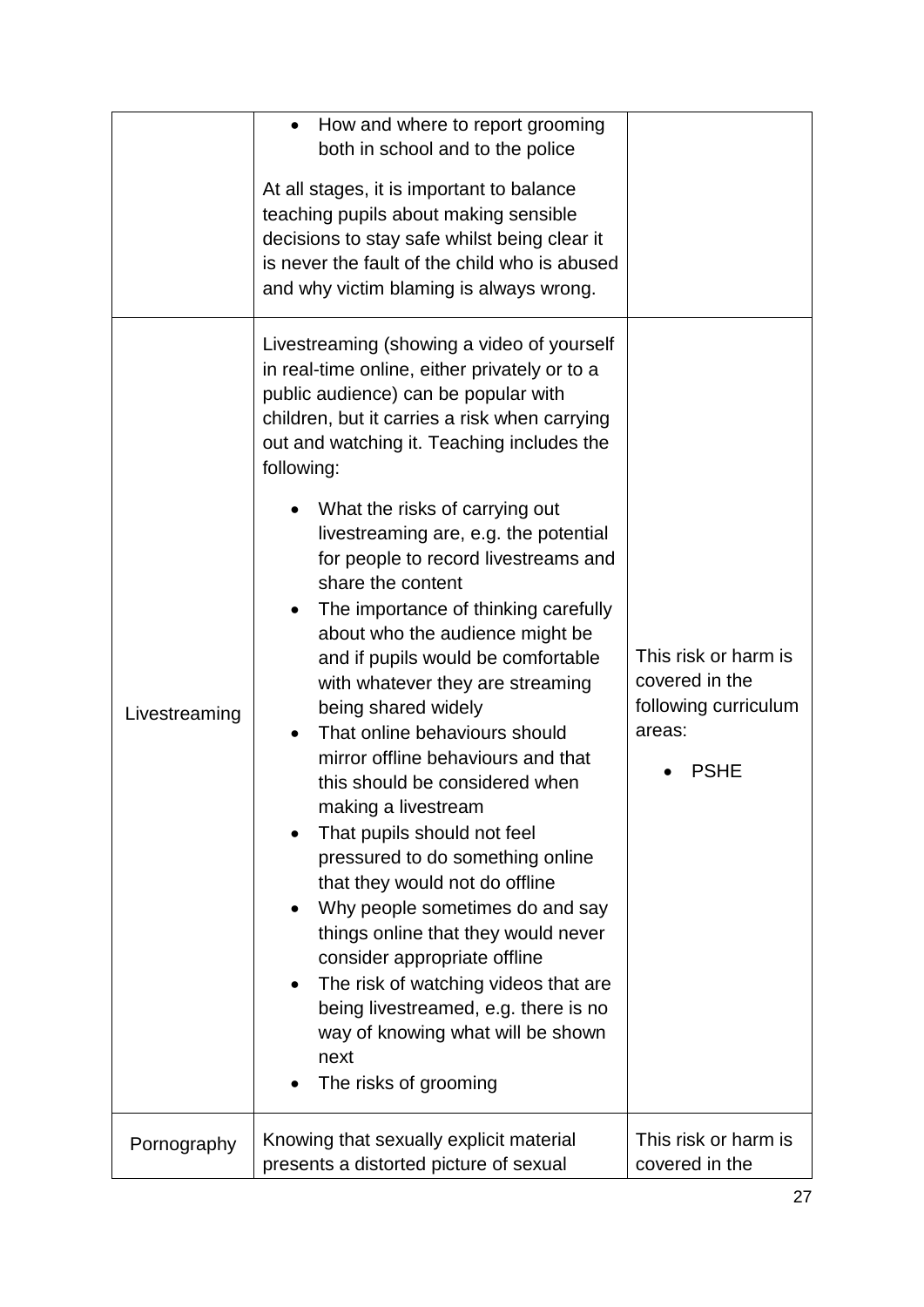|                         | behaviours. Teaching includes the                                                                                                                                                                                                                                                                                                                                                                                                                                                                                                                                                                                                                                                                                        | following curriculum                                                                                                              |
|-------------------------|--------------------------------------------------------------------------------------------------------------------------------------------------------------------------------------------------------------------------------------------------------------------------------------------------------------------------------------------------------------------------------------------------------------------------------------------------------------------------------------------------------------------------------------------------------------------------------------------------------------------------------------------------------------------------------------------------------------------------|-----------------------------------------------------------------------------------------------------------------------------------|
|                         | following:                                                                                                                                                                                                                                                                                                                                                                                                                                                                                                                                                                                                                                                                                                               | areas:                                                                                                                            |
|                         | That pornography is not an accurate<br>portrayal of adult sexual<br>relationships<br>That viewing pornography can lead<br>to skewed beliefs about sex and, in<br>some circumstances, can normalise<br>violent sexual behaviour<br>That not all people featured in<br>٠<br>pornographic material are doing so<br>willingly, i.e. revenge porn or people<br>trafficked into sex work                                                                                                                                                                                                                                                                                                                                       | <b>RSE</b>                                                                                                                        |
| Unsafe<br>communication | Knowing different strategies for staying<br>safe when communicating with others,<br>especially people they do not know or have<br>not met. Teaching includes the following:<br>That communicating safely online<br>and protecting your privacy and<br>data is important, regardless of who<br>you are communicating with<br>How to identify indicators of risk and<br>unsafe communications<br>The risks associated with giving out<br>addresses, phone numbers or email<br>addresses to people pupils do not<br>know, or arranging to meet<br>someone they have not met before<br>What online consent is and how to<br>$\bullet$<br>develop strategies to confidently say<br>no to both friends and strangers<br>online | This risk or harm is<br>covered in the<br>following curriculum<br>areas:<br>Relationships<br>education<br><b>RSE</b><br>Computing |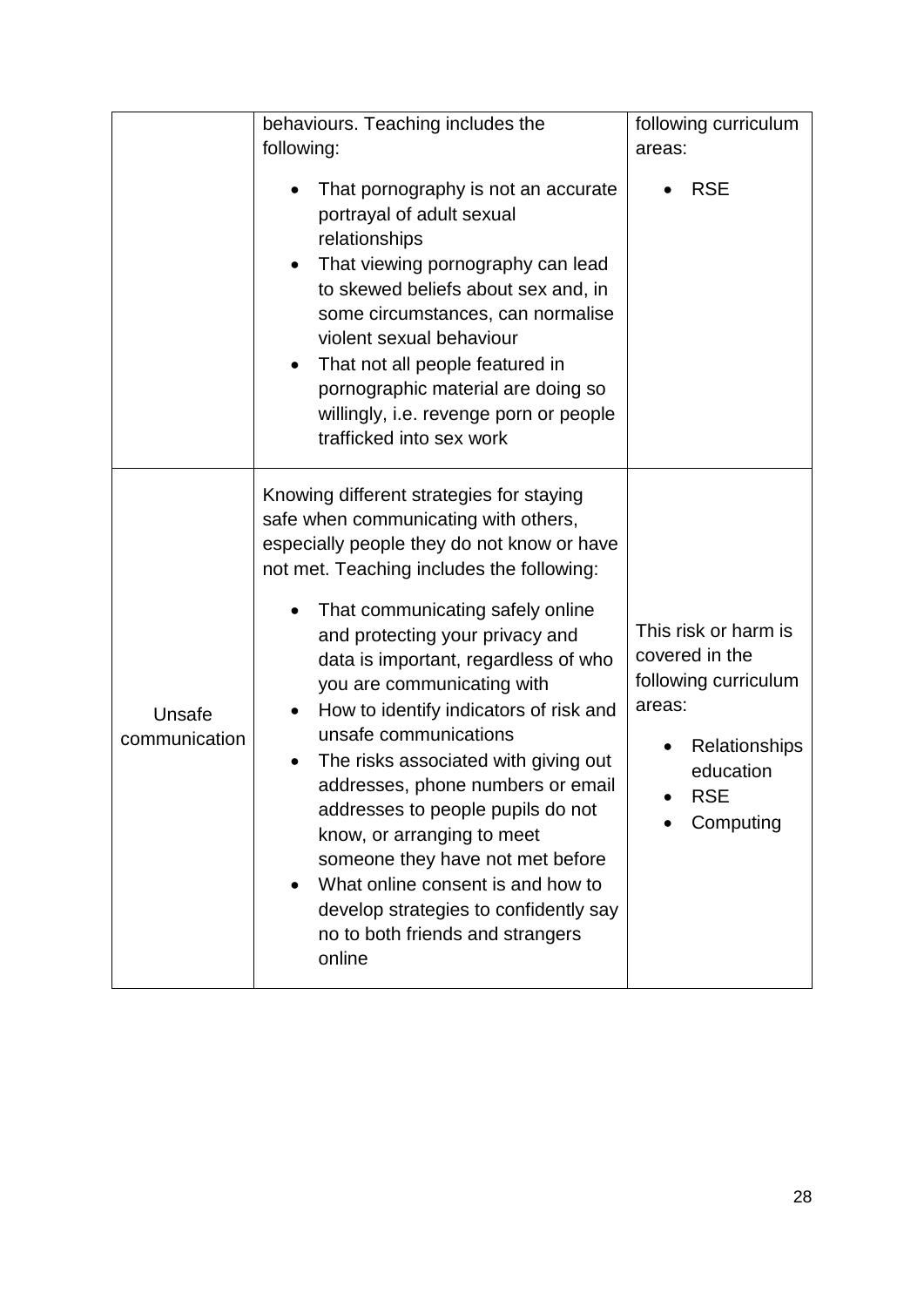| Wellbeing                                                                              |                                                                                                                                                                                                                                                                                                                                                                                                                                                                                                                                                                                                                                                                                                                                                                                                                                                                                                   |                                                                                                 |
|----------------------------------------------------------------------------------------|---------------------------------------------------------------------------------------------------------------------------------------------------------------------------------------------------------------------------------------------------------------------------------------------------------------------------------------------------------------------------------------------------------------------------------------------------------------------------------------------------------------------------------------------------------------------------------------------------------------------------------------------------------------------------------------------------------------------------------------------------------------------------------------------------------------------------------------------------------------------------------------------------|-------------------------------------------------------------------------------------------------|
| Impact on<br>confidence<br>(including body<br>confidence)                              | Knowing about the impact of comparisons<br>to 'unrealistic' online images. Teaching<br>includes the following:<br>The issue of using image filters and<br>digital enhancement<br>The role of social media influencers,<br>including that they are paid to<br>influence the behaviour of their<br>followers<br>The issue of photo manipulation,<br>including why people do it and how<br>to look out for it                                                                                                                                                                                                                                                                                                                                                                                                                                                                                        | This risk or harm is<br>covered in the<br>following curriculum<br>areas:<br><b>PSHE</b>         |
| Impact on<br>quality of life,<br>physical and<br>mental health<br>and<br>relationships | Knowing how to identify when online<br>behaviours stop being fun and begin to<br>create anxiety, including that there needs<br>to be a balance between time spent online<br>and offline. Teaching includes the<br>following:<br>How to evaluate critically what<br>pupils are doing online, why they<br>are doing it and for how long<br>(screen time)<br>How to consider quality vs. quantity<br>of online activity<br>The need for pupils to consider if<br>they are actually enjoying being<br>online or just doing it out of habit,<br>due to peer pressure or due to the<br>fear or missing out<br>That time spent online gives users<br>٠<br>less time to do other activities,<br>which can lead some users to<br>become physically inactive<br>The impact that excessive social<br>$\bullet$<br>media usage can have on levels of<br>anxiety, depression and other<br>mental health issues | This risk or harm is<br>covered in the<br>following curriculum<br>areas:<br>Health<br>education |